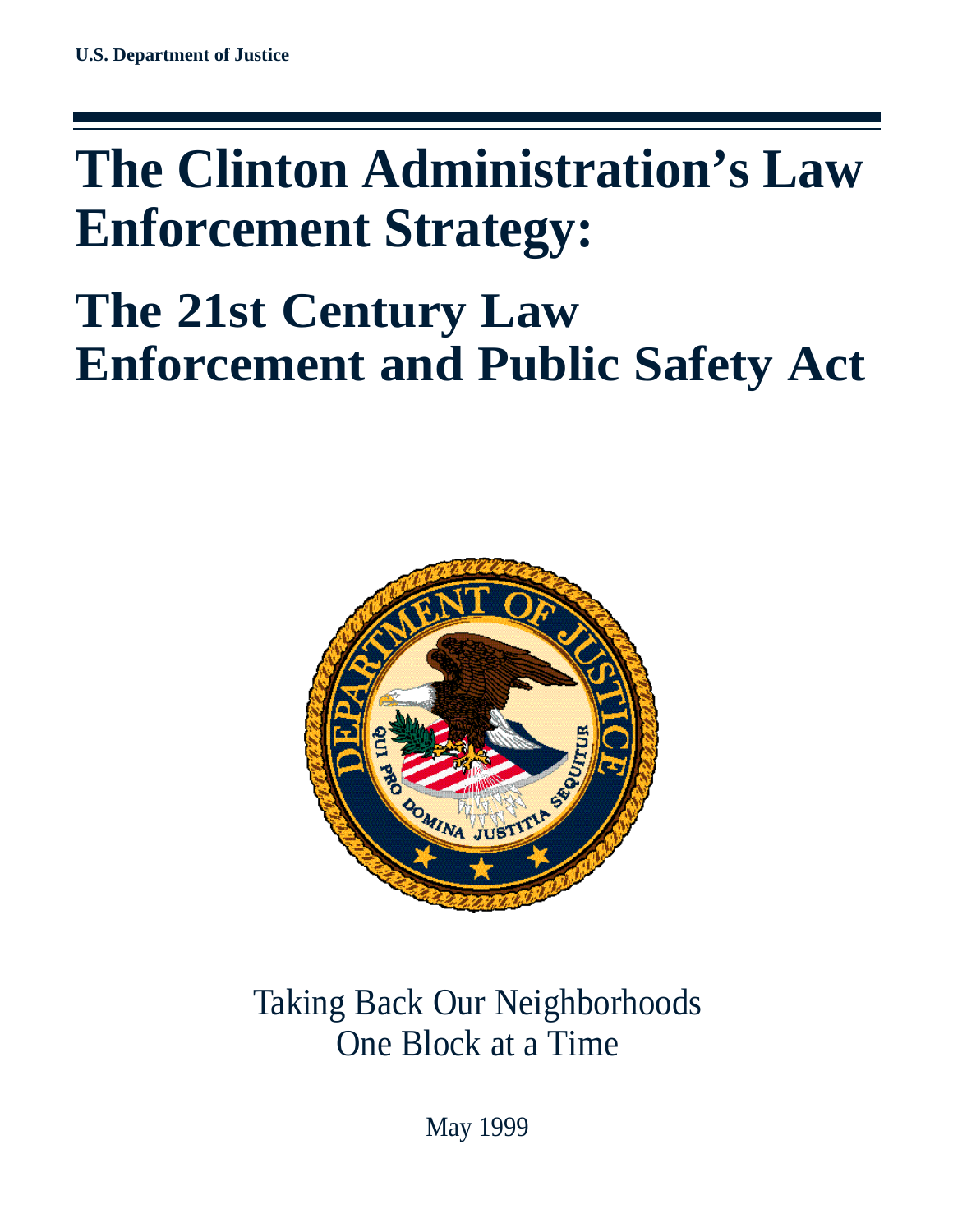# **21st Century Law Enforcement and Public Safety Act**

President Clinton, Vice President Gore and Attorney General Reno, working with state, local and tribal government officials and others, have launched an unprecedented effort to help America's communities fight crime. Over the course of the past six years, the Clinton Administration has worked to unite federal, state, tribal and local crime-control efforts, direct new resources into local efforts for crime fighting and crime prevention, and work handin-hand with law enforcement and local communities. The Clinton strategy recognizes that in order to truly control violent crime, decisions must be made in the community— at the local level— and not in Washington D.C.

Six years into this community-oriented strategy, crime has dropped to its lowest level since 1968. Despite the dramatic decrease in crime in America, now is not the time to retreat. In order to sustain the downward trend of crime and violence, the Clinton Administration, with the 21st Century Law Enforcement and Public Safety Act, aims to continue the current comprehensive anti-crime approach by strengthening those programs that have succeeded, and by responding to serious threats such as violent gangs and juvenile crime, terrorism and international crime, and the continuing menace of gun violence. The Clinton strategy is working and the 21st Century Law Enforcement and Public Safety Act embodies the type of approach we need today to keep crime rates on a downward path.

# **Building on the Clinton Administration's proven record of success: The 1994 Crime Law**

From the outset of the Clinton Administration, our priority has been making America safer, one block at a time. Undeterred by more than six years of gridlock, President Clinton worked diligently with a bi-partisan coalition of Congress to craft and pass the most comprehensive and effective anti-crime legislation in our nation's history. He signed the Violent Crime Control and Law Enforcement Act of 1994, into law on September 13, 1994. This Act formed the cornerstone of the Clinton anti-crime policy that has made American streets safer today than they have been in 30 years. President Clinton's approach is tough, smart, and effective. Among the provisions contained in the 1994 Crime Act:

- Funding for 100,000 new community police officers.
- A ban on military style assault weapons and tough new penalties for criminals who use firearms in the commission of crimes;
- Grants to state and local governments to •build additional prison cells to ensure that violent offenders serve their full sentences, as well as a targeted "Three-Strikes and You're-Out" provision to put career violent offenders out of business for good; and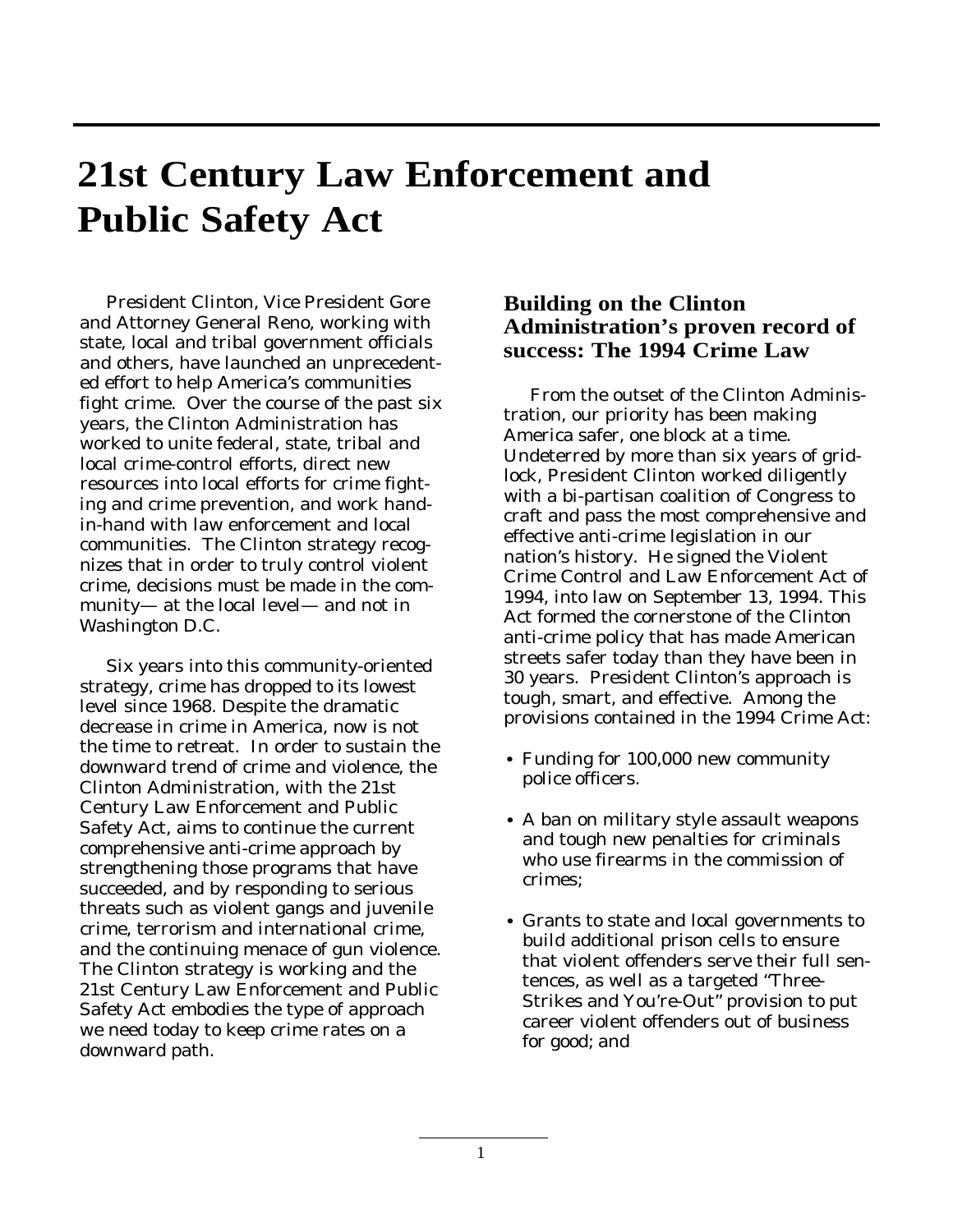• The historic Violence Against Women Act which has helped to stop the plague of domestic violence and abuse.

The results of this legislation, coupled with other anti-crime initiatives such as the Brady Law and the Antiterrorism and Effective Death Penalty Act of 1996, is undeniable. Violent crime has dropped more than 20 percent and the murder rate has fallen to its lowest point since 1973. Likewise, rates of property crime are at a three decade low. According to the FBI, serious crimes have decreased in major cities in all population groups crime has dropped 17 percent in Atlanta, 13 percent in Los Angeles; and 15 percent in both Washington, D.C. and Boston. Perhaps more significantly, the murder rate has also declined; falling 22 percent in New York City, 28 percent in San Francisco, and 24 percent in Washington D.C.

Effective anti-crime policies, coupled with the largest anti-drug budgets ever, have resulted in diminishing drug use across America. From 1979 to 1996, the number of people over the age of twelve who regularly use drugs has plummeted by almost half. The number of cocaine users has fallen 70 percent. Further, recent drug use surveys indicate that use of crack cocaine and methamphetamine are also declining. The Clinton anti-crime strategy has made Americans safer than they have been in over 30 years.

# **Preparing for the Future: The 21st Century Law Enforcement and Public Safety Act**

While crime in America continues to decrease, now is not the time to turn away from the successful strategies that have led to the unprecedented drop in crime. Nor should we ignore new and emerging threats to our cities and towns. The 21st Century Law Enforcement and Public Safety Act recognizes the challenges ahead and offers a tough, smart and effective plan to continue the Clinton Administration's successful efforts to reduce crime in America into the next century. The following four areas form the cornerstones of the Clinton Administration's anti-crime policy for the new millennium:

- **CONTINUE SUPPORT FOR LOCAL LAW ENFORCEMENT:** Our plan continues the unprecedented federal support of state, county, local, and tribal law enforcement – including funding to ensure that law enforcement officials in rural areas receive federal assistance in their fight against crime. The legislation extends the highly successful COPS program and provides funding to ensure that law enforcement has access to the latest technology necessary to fight crime in the next century. The 21st Century Law Enforcement and Public Safety Act will build on the success of community policing with the creation of the Community Prosecutions Grant Program, to hire prosecutors across the nation who can respond to specific local crime needs with locally-based solutions.
- **BREAK THE DEADLY CYCLE OF DRUGS, GUNS and VIOLENCE:** In addition to calling for increased penalties for certain drug-related offenses, the legislation proposes the "Zero Tolerance Drug Supervision Initiative" •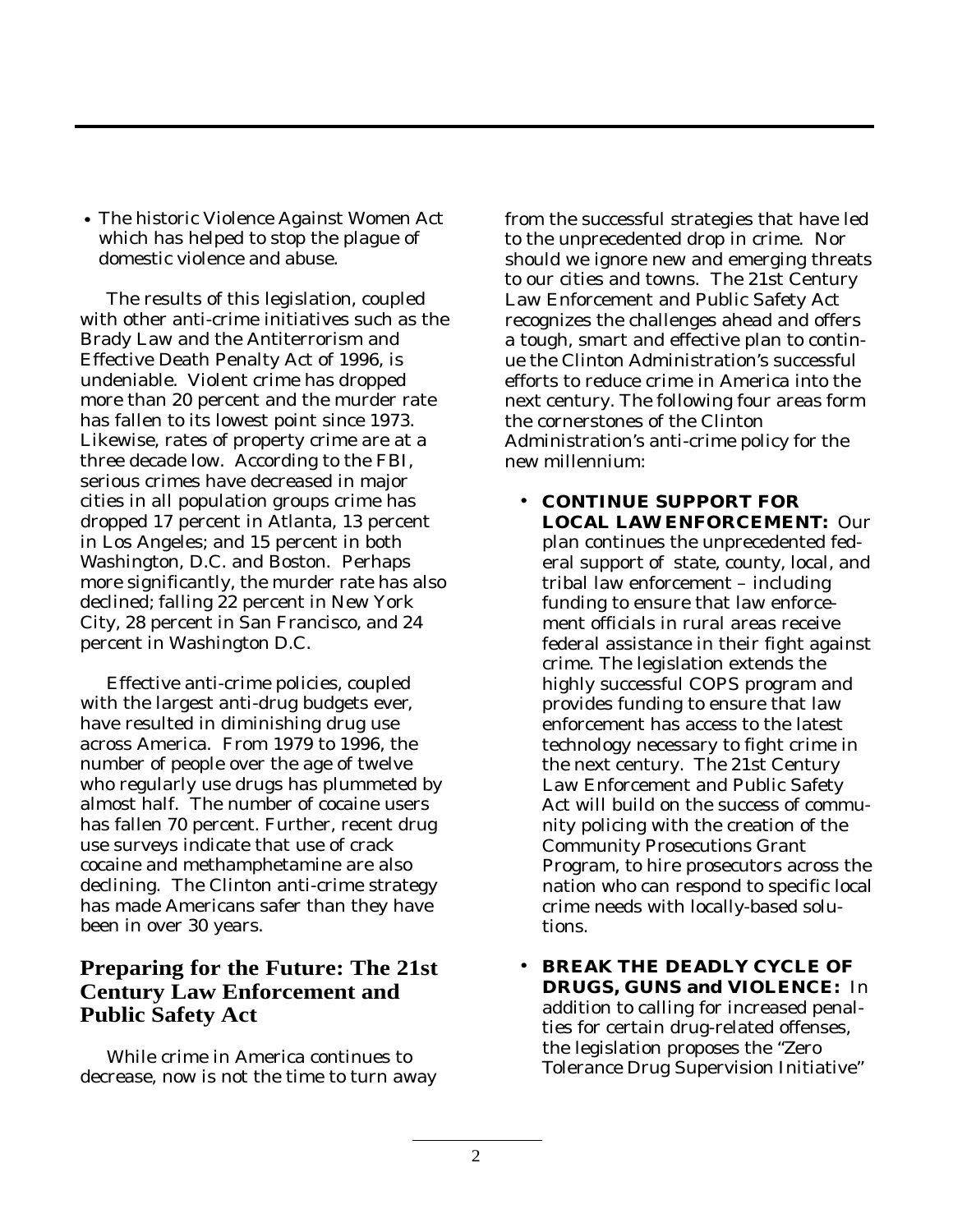to more than double the amount of existing federal funding available for drug testing and treatment programs for offenders at the state, local, and tribal levels. The President is committed to combating the deadly and all too frequent use of guns in crime by limiting handgun purchases to one per month, strengthening the Brady Law by applying it to violent juveniles, establishing a 3-day cooling-off period under the Brady Act, and closing the "gun show loophole," which results in the unregulated transfer of many guns used in criminal activity. We will also hold adults responsible when they recklessly allow children access to guns and conduct Brady background checks on explosives purchasers. The legislation proposes a comprehensive reform of the federal juvenile justice system to permit more effective prosecution and punishment of the most violent and serious juvenile offenders and youth gangs. The President's initiative also provides additional tools needed to help keep our children drug free into the next century.

#### **COMBAT TERRORISM AND** •**INTERNATIONAL CRIME:**

President Clinton's plan will combat potentially catastrophic terrorist activity by enhancing federal penalties for the illegal possession of biological agents or toxins. The proposal strengthens the air, land and maritime borders of the United States against criminal activity, and more effectively allows for investigation and prosecution of criminals that target Americans overseas. The proposal also amends federal law to ensure that criminals

from around the world cannot evade capture and prosecution by seeking safe haven in the United States.

**PROTECT AMERICANS AND SUP-**• **PORT VICTIMS OF CRIME:** The 21st Century Law Enforcement Act reauthorizes and extends the Violence Against Women Act, including new protections for victims of trafficking. This proposal holds perpetrators of violence against children accountable and ensures that our criminal justice system does not re-victimize our kids. The legislation expands the scope of federally funded victims services to include assistance for victims of non-federal crimes. The President's approach also includes numerous provisions to protect consumers, in areas such as telemarketing fraud, health care fraud and abuse, pension fraud, as well as in the areas of environmental crimes and aircraft safety.

These four cornerstones of the 21st Century Law Enforcement and Public Safety Act form the foundation on which America can sustain the current decline in crime. This comprehensive anti-crime strategy will continue the success the Administration has made in recent years and make America safer in the next century.

# **Supporting Local Law Enforcement – The 21st Century Policing Initiative**

Our crime control policy includes unprecedented support for state, county, local, and tribal law enforcement and public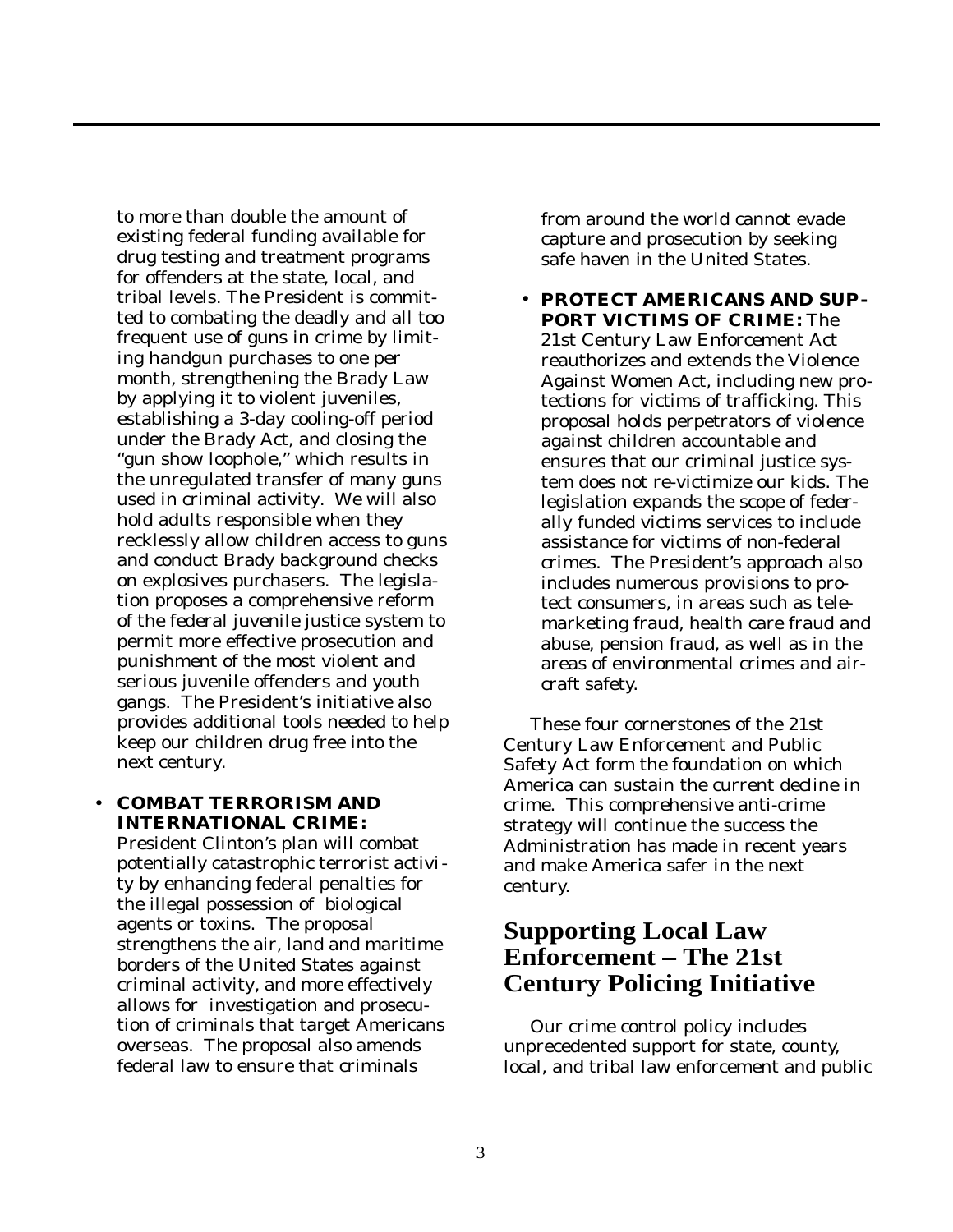safety. Since 1993, we have increased federal support for state and local law enforcement by 294 percent. State and local governments have used this funding to strengthen their forces, buy new equipment, enhance crime fighting technology, build new prisons, and deploy new strategies to reduce crime. In order to sustain the dramatic decreases in crime we have seen in

the past six years, we must continue to derive solutions from the state and local level with the assistance of the federal government. Innovative programs and targeted assistance to state and local governments have been critical, and the 21st Century Law Enforcement and Public Safety Act continues this effective strategy.

# **Supporting Local Law Enforcement**

**Community Policing:** Authorizes \$600 million in FY 2000 to continue existing COPS grant programs and fund an additional 30,000 to 50,000 new community police officers in high crime areas over the next five years.

**Law Enforcement Technology:** Authorizes \$350 million in FY 2000 for a new Law Enforcement Technology Program to help state, tribal and local law enforcement tap into new technologies that will allow them to fight crime more effectively. The program has three parts:

- \$100 million for a Crime Analysis Program, including assistance with computerized crime mapping to identify crime "hot spots" that can be proactively addressed.
- \$125 million to improve communications by making state and local wireless communications systems compatible with their federal counterparts, as well as with each other; building a nationwide network of criminal justice information; and deploying computerized systems that allow officers to enter data at the crime scene to help speed the response and investigation times of the police.

• \$125 million to reduce the DNA sample backlog and to improve the general forensic sciences capabilities of state and local crime labs, as well as to improve the quality of criminal history, criminal justice and identification records systems.

**Community Prosecution:** Authorizes \$200 million in FY 2000 for a new Community Prosecutor grant program with 75 percent of the funding dedicated to the hiring of state and local prosecutors who will work in the community, taking back their neighborhoods one block at a time.

#### **Commitment to Fighting Rural Crime:**

From the outset, we have been dedicated to assisting law enforcement in rural areas of this nation. Crime knows no geographic boundaries, and effective anti-crime policy must respond to the needs of people living in rural areas. In addition to specific rural allocations, we are proposing to extend the scope of rural anticrime assistance to set aside a certain portion of law enforcement grant funds — up to ten percent — to those in under served and more remote rural areas. This provision will apply to all discretionary programs.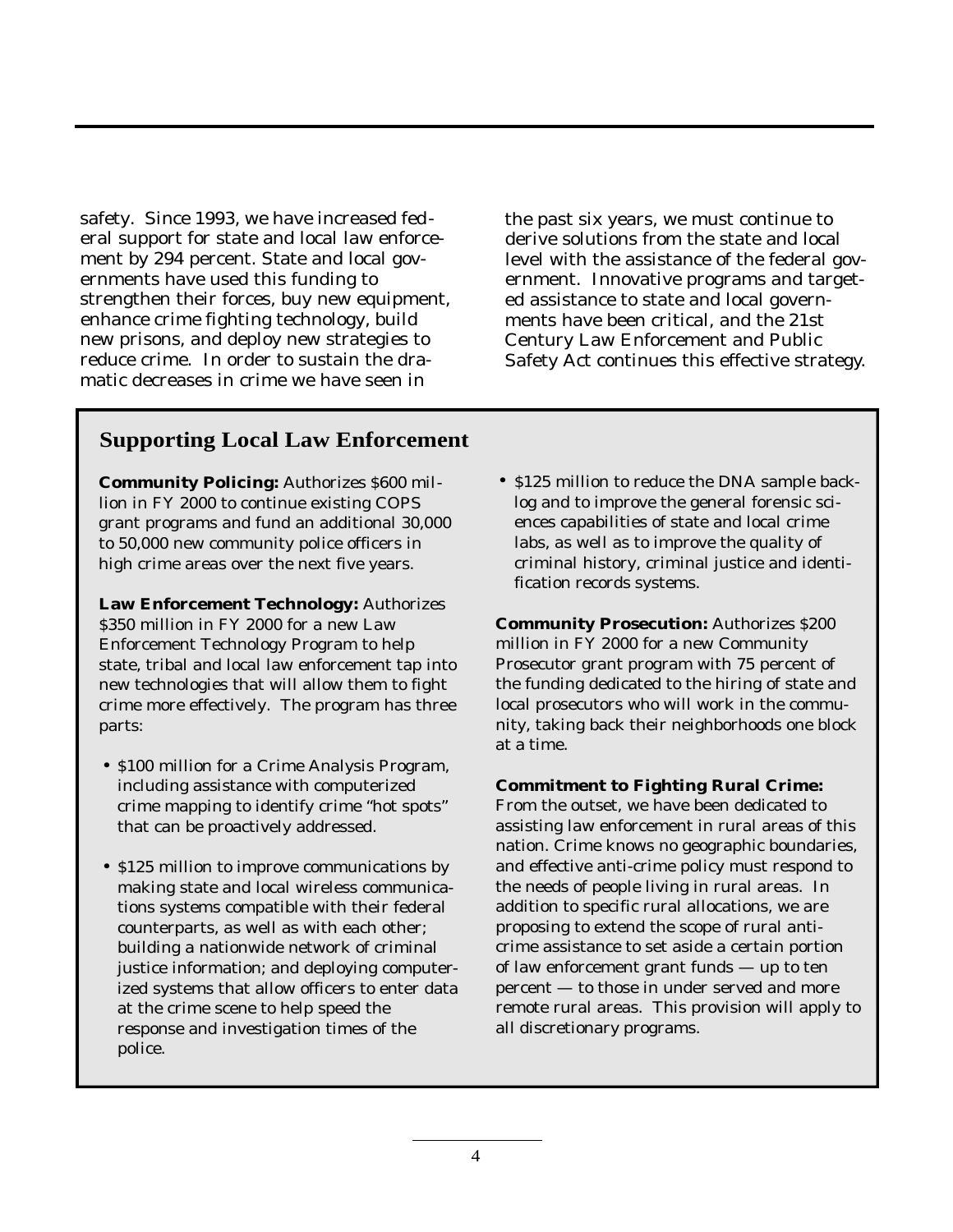# **Extension of the Community Policing Program into the 21st Century:**

We propose an additional \$600 million in federal funding to place more police on the streets of this nation to prevent and combat crime. Beginning in July 1993, with the signing of the Supplemental Appropriations Act, providing \$150 million for the Police Hiring Supplemental program, which became the blueprint for COPS, President Clinton has made local law enforcement the foundation of his anticrime initiatives. From the initial award of 250 grants for hiring police, the commitment to law enforcement has grown into the promise to fund 100,000 police on America's streets. Today, 19,000 law enforcement agencies have now received awards which will increase our police force by 18 percent.

The COPS program has been a major success story in fighting crime. Community policing has redefined the relationship between law enforcement and the community. Now, officers participate in neighborhood meetings, work in schools, and develop invaluable relationships with all sectors of the community. In addition, the citizens have learned that they too, have a vital role to play in fighting crime and improving their community's quality of life. This joint enterprise between law enforcement and the community is proving to be invaluable. The Clinton Administration is now responding to the bipartisan praise and support of this program by providing funding for an additional 30,000 to 50,000 community police officers all across the nation.

# **Law Enforcement Technology: Giving Law Enforcement the Tools they need**

We propose \$350 million next year to develop and equip federal, state, county, local, and tribal law enforcement agencies with the latest, state-of-the-art technology available to fight crime.

Just as the explosion in technology has produced important new crime-fighting tools, it has also created new terrain for criminal conduct – on the Internet and with sophisticated hi-tech weapons. Our law enforcement strategy is prepared to deploy as many available tools as possible to keep American communities safe in the 21st Century – and to work with state and local law enforcement to fight crime every place it occurs from the street corner to cyberspace. At the same time, we seek to ensure that the use of this new technology properly safeguards the privacy of law-abiding citizens.

The 21st Century Law Enforcement and Public Safety Act authorizes funding to make critical improvements in radio technologies so that federal, state, tribal and local law enforcement can communicate on the same frequencies. These advances will also speed the development and use of hand-held units to enter and receive useful criminal justice data electronically right at the crime scene. The Clinton proposal will provide resources to help law enforcement develop and access information networks to identify suspects, locate fugitives, track illegal gang activity, and respond to and solve crimes. Included in these technologies are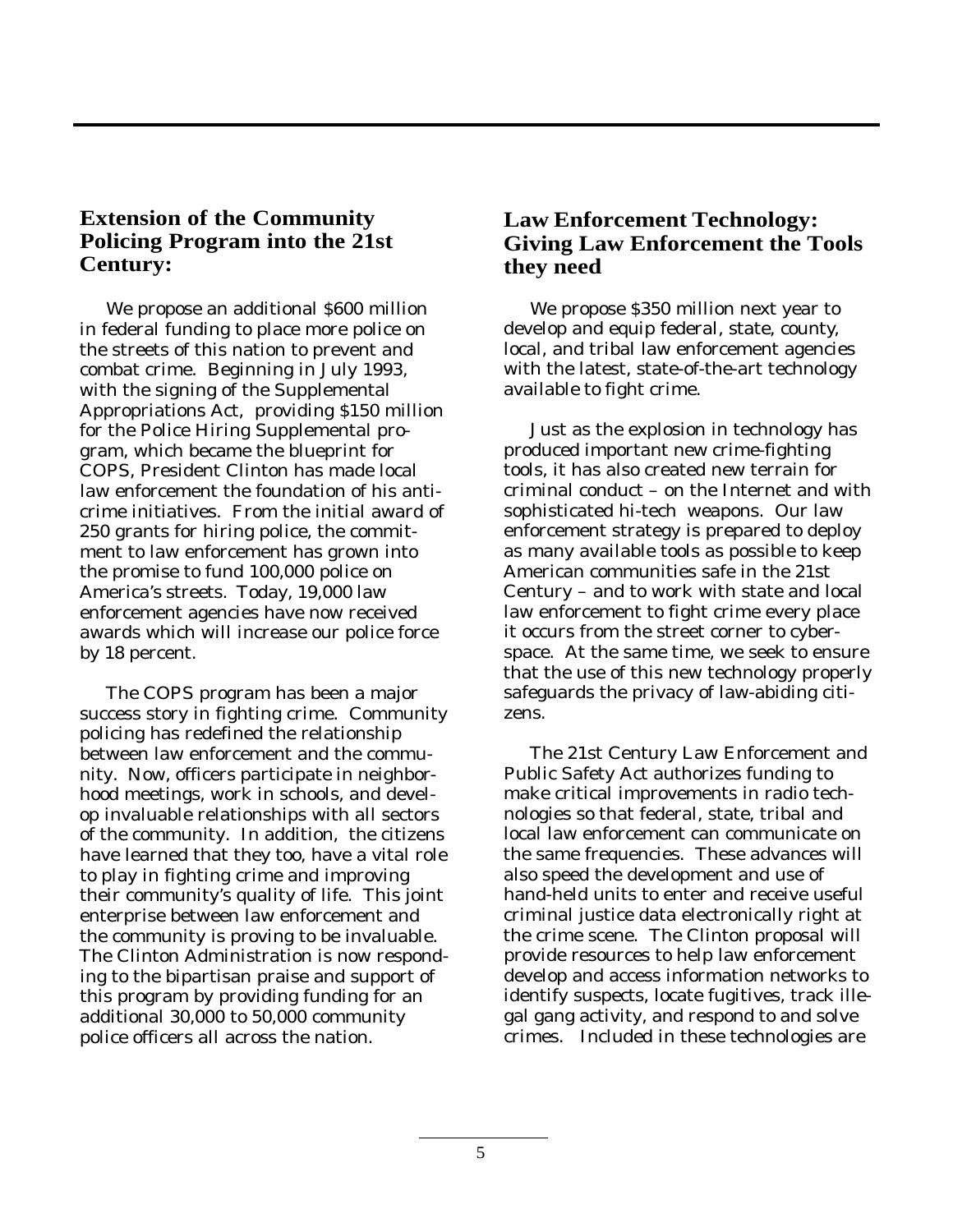advances such as crime mapping and forecasting, improved laboratory techniques, such as DNA analysis, and significant upgrades in criminal history records. In order to provide law enforcement with the tools they truly need, we must direct resources to preserve the safety of all law enforcement officers who risk their lives every day to keep our communities safe. The Clinton initiative also continues a vital, life-saving program to provide bulletproof vests to state, county, local and tribal governments for use by public safety officers.

Having kept the promise to commit significant federal resources to supporting law enforcement and funding 100,000 new community police officers, we are now working to ensure that those officers have the tools they need to safely and effectively do their very important job.

# **Community Prosecutors and Community Prosecution: Local Solutions for Local Problems**

The policies of the past six years have resulted in a stronger and more effective police force in communities across the nation. However, effective police efforts are only part of a comprehensive criminal justice system. The 21st Century Law Enforcement and Public Safety Act now proposes to increase the number, and enhance the role of prosecutors in our community crime fighting efforts. We propose to fund an additional 1,000 prosecutors in each of the next five years. These prosecutors will be engaged in community prosecution programs in cities and towns all across America.

Community prosecution programs allow

prosecutors to engage directly with residents and community leaders to prioritize community anti-crime and prosecutorial needs. Community prosecutors will also coordinate with other prosecutors to fight crime in a comprehensive and strategic manner that best addresses local needs. Just as their counterparts in police departments, community prosecutors will cultivate relationships and trust in their communities, which aids the process through better witnesses, stronger evidence, and more convictions. Working together, citizens and community prosecutors will develop methods to help prevent, investigate and prosecute crime and reduce local residents' fear of victimization.

Community prosecution strategies are effective. Prosecutors are recognizing the importance of fighting crime through stronger ties to the community. Today, community prosecution is being successfully practiced across the nation. In neighborhoods from Boston to Los Angeles and from Washington D.C. to Indianapolis, community prosecution is making a difference. The 21st Century Law Enforcement and Public Safety Act will allow even more American communities to reap the benefits of community prosecution programs.

# **Fighting Crime in Rural America**

Creating a 10 percent set-aside for discretionary criminal or juvenile justice grant programs for applicants in rural areas, i.e., defined areas as having a population of 25,000 or fewer, is one more effort to ensure that adequate law enforcement services are provided to rural America. Although crime rates nationwide are now at their lowest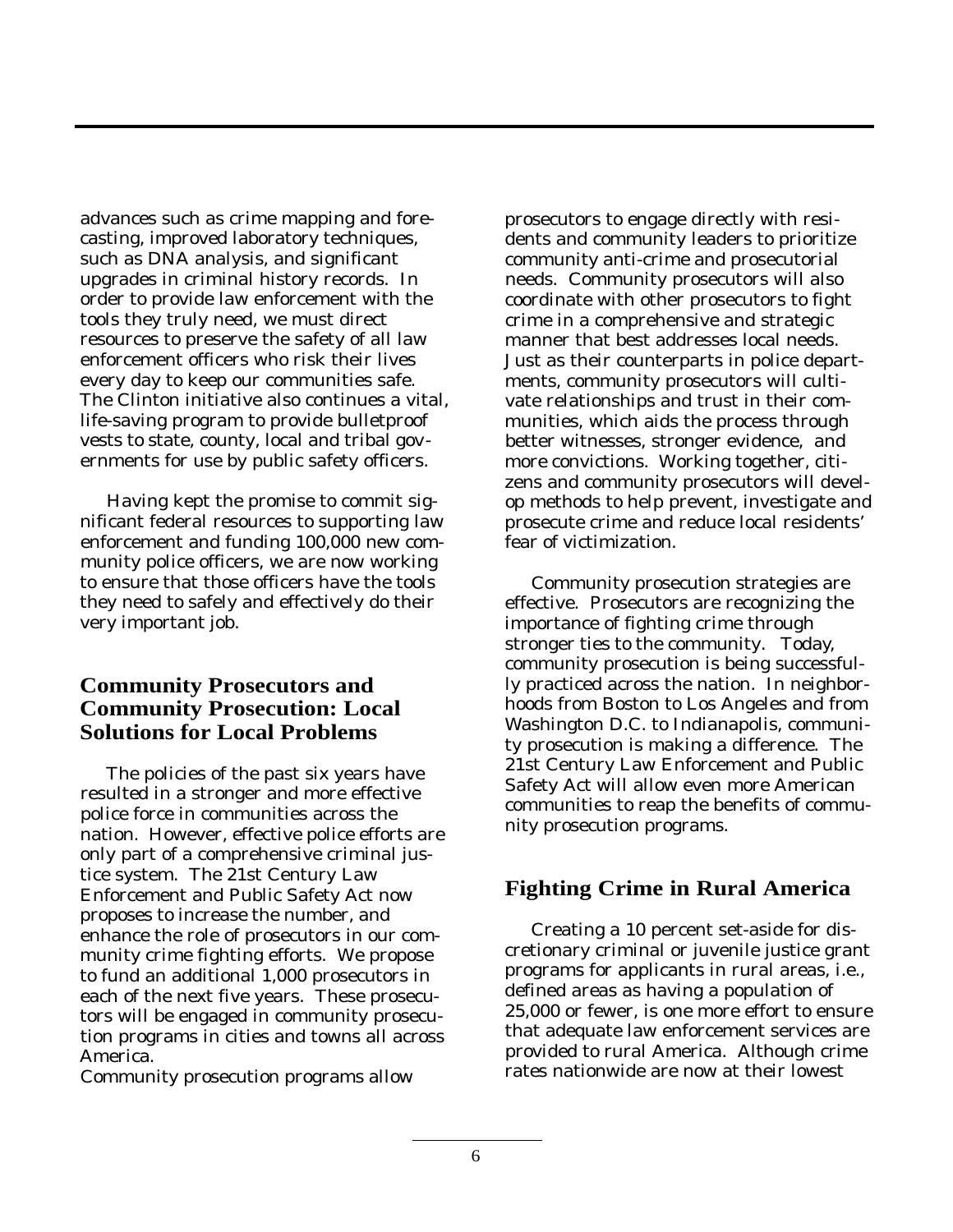level in over 25 years and data indicates that rural crime over the past several years has followed the same general downward trend as urban and suburban crime, rural crime remains a significant problem. In 1995, there were about 35 violent crimes rapes, sexual assaults, robberies, and aggravated and simple assaults—per 1,000 rural residents. And rural residents experienced household burglaries at significantly higher rates than suburban residents.

Compounding the difficulties that law enforcement generally encounters in preventing, investigating and prosecuting crime, rural communities often face geographic and other barriers, and often lack the law enforcement resources their urban neighbors take for granted. Rural law enforcement agencies often face shortages in funding, advanced equipment, and personnel. Moreover, rural areas now face enormous problems, such as gangs and drug trafficking, that were all but unheard of only a decade ago. Over the past six years, we have provided federal support for rural public safety through programs such as VAWA and COPS. Creating a rural set aside that applies to all discretionary grant programs is another facet in the Clinton Administration's effort to help people in all portions of this nation free themselves from the grip of crime.

# **Breaking the Cycle of Drugs, Guns and Violence**

Between 1992 and 1996, there were 100 firearms murders in Toronto. Chicago, with a similar population had over 3,000. We must end the culture of violence. In order

to continue the declining crime rates, anticrime policy must incorporate an effective and comprehensive approach to the prevalence of illegal drugs and firearms in American society. President Clinton has proposed the largest anti-drug budgets in history and significant inroads have been made to take deadly firearms out of the hands of criminals and off our streets.

#### **Zero Tolerance for Drugs: Testing, Treatment & Punishment**

Drug use and crime are closely linked. From half to three-quarters of arrestees from 35 metro areas have drugs in their system when they are arrested. About half of those charged with violent crimes or income generating crimes like robbery, burglary, or theft tested positive for more than one drug. In 1997, a third of state prisoners and about one in five federal prisoners said they had committed the offenses that led to their incarceration while under the influence of drugs. Nineteen percent of state inmates and 16 percent of federal inmates said they committed their current offense to obtain money to buy drugs.

Illegal drug use costs America more than \$110 billion annually. This is the result of the human lives lost from overdoses, drug abuse-related diseases or accidents, the various crimes committed by addicts to support their drug habits, and from resources expended to apprehend, sentence, treat and incarcerate drug users. Drug abuse contributes to spousal and child abuse, property and violent crime, the spread of AIDS, workplace and motor vehicle accidents, and absenteeism in the workforce.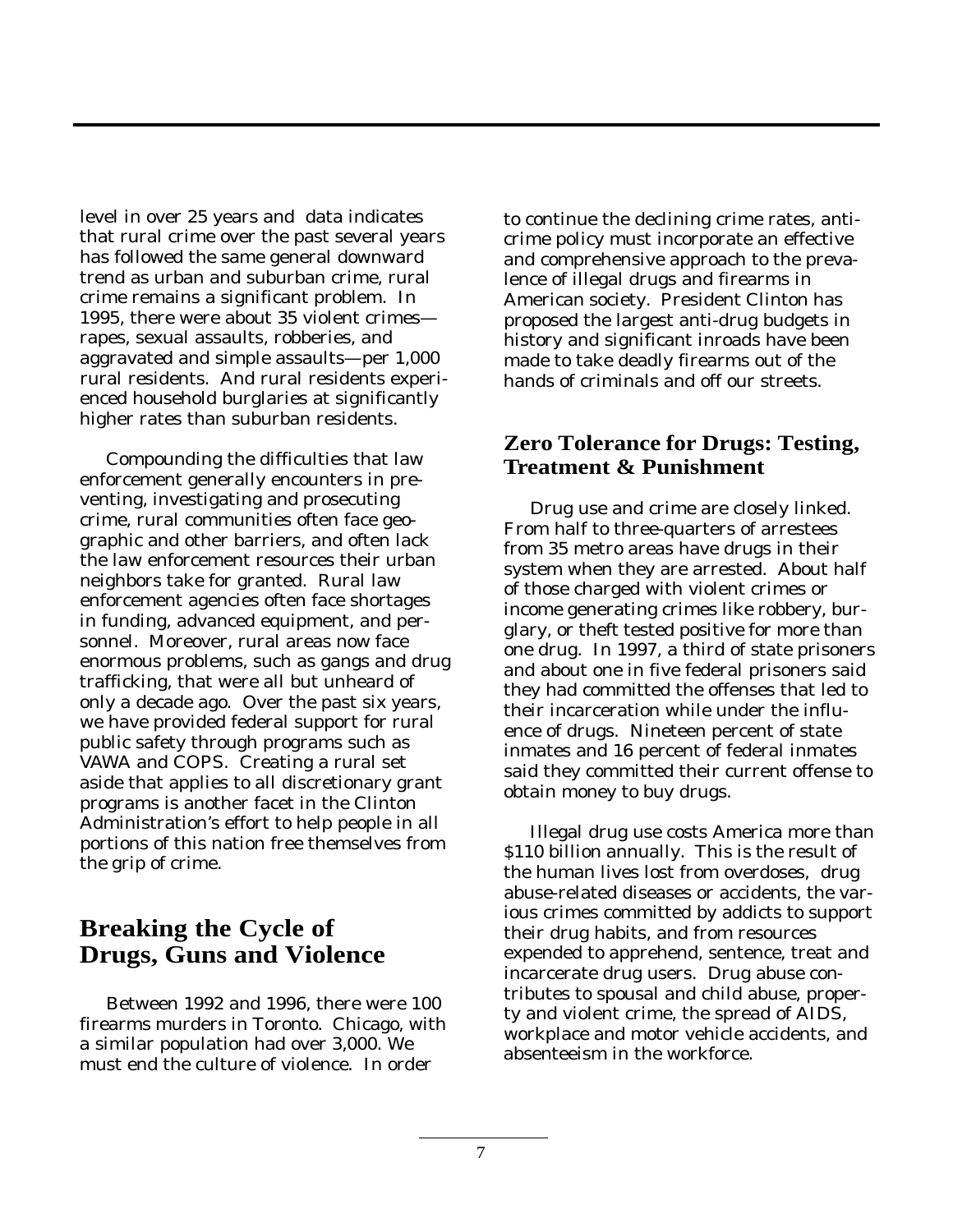# **Breaking the Cycle of Guns, Drugs and Violence**

Zero Tolerance for Drugs: Authorizes over \$215 million for FY 2000 for the "Zero Tolerance Drug Supervision Initiative" to more than double federal support for drug testing, intervention and treatment programs at the state, local, and tribal levels. The program has three components:

- \$100 million to establish a new Testing and Intervention Program that will provide discretionary grants to support comprehensive programs for drug testing, treatment, and sanctions for prisoners, parolees, and probationers. Both juvenile and adult systems will be eligible for grants under this program.
- \$50 million for the Drug Courts Program. Drug Courts are a proven success. The threat of jail can break the cycle of drug abuse and crime by combining drug testing, treatment, and sanctions such as prison.
- \$65.1 million for the Residential Substance Abuse Treatment Program, which has shown consistent reductions in drug use and recidivism for offenders who complete treatment.

**Drug Penalties:** In addition to increasing federal penalties for a number of drug crimes that corrupt children, the President's initiative creates broader authority to schedule substances under the Controlled Substances Act on an emergency basis in order to respond more quickly to a rapid increase in abuse and trafficking of a substance. The

legislation also increases penalties for trafficking in amphetamine, a substance closely related to methamphetamine, the production and abuse of which has become more serious in recent years, and further amends the federal law to ensure adequate sentencing for crimes involving the lethal substance known as fentanyl.

**Cracking Down on Illegal Firearms:** The President's Youth Gun Crime Enforcement Act limits handgun acquisitions to no more than one per month, strengthens the Brady Law by applying it to violent juvenile offenders, establishes a 3-day cooling off period under the Brady Act and closes the "gun show loophole," which results in the unregulated transfer of many guns used in criminal activity. The President's initiative also holds adults in certain circumstances responsible for child access to guns, raises the age of the youth handgun ban to 21, bars youth possession of semi-automatic assault weapons, requires Brady background checks for purchasers of explosives, and cracks down on illegal gun traffickers.

**Juvenile Justice Reform:** We will strengthen efforts to keep drugs away from our children. We will reform federal juvenile prosecutions to facilitate the adult prosecution of the most serious, violent gang and juvenile offenders. Our proposal will provide greater protection for victims and witnesses involved in crimes committed by juveniles, and provide funds for juvenile delinquency prevention, intervention and graduated sanctions programs.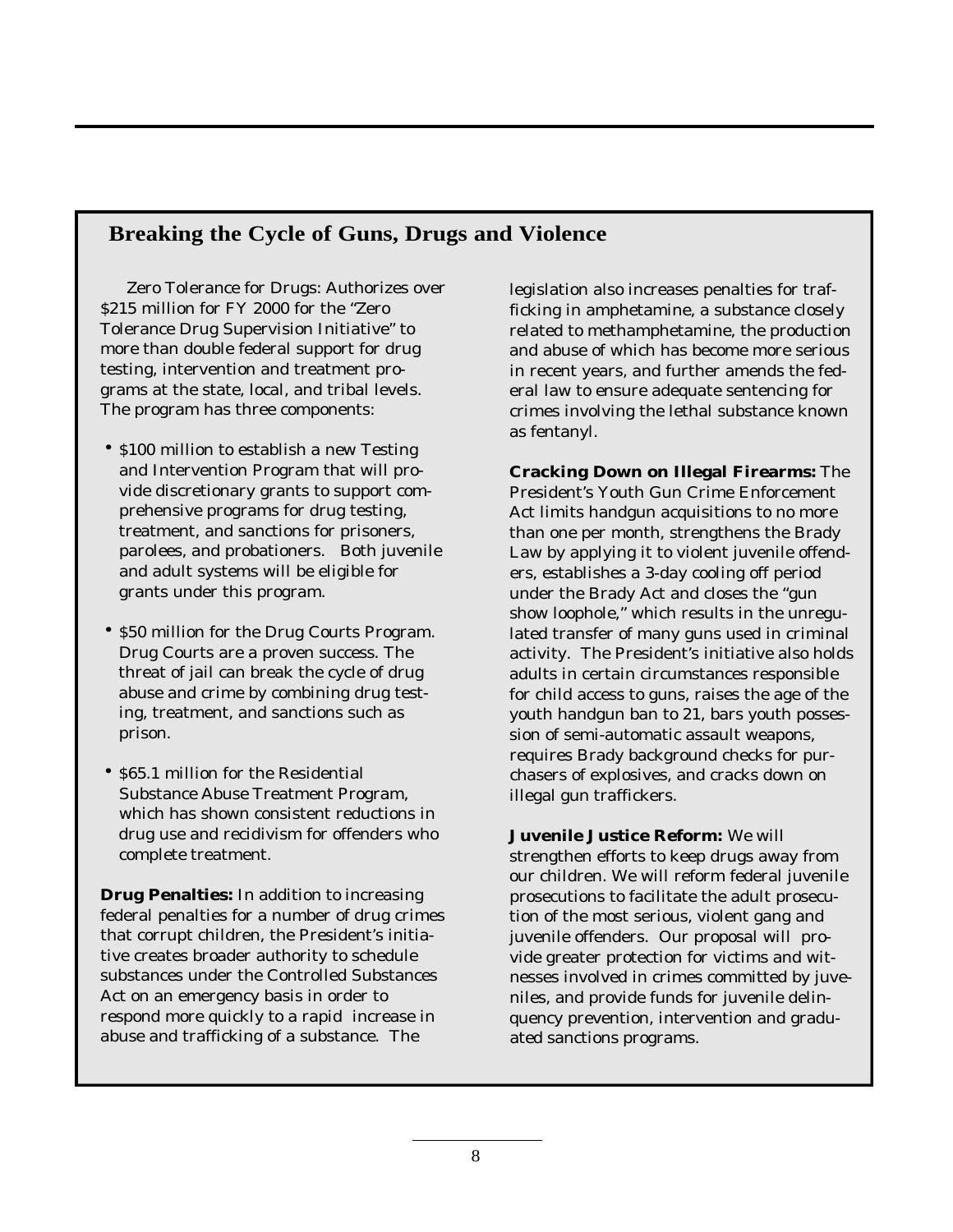The pervasiveness of drugs in criminal activity requires a comprehensive approach. The "Zero Tolerance Drug Supervision" program does just that by providing federal funding to jurisdictions that have a demonstrated commitment to furthering a systemwide strategy of universal drug testing for offenders, both juvenile and adult, combined with treatment and graduated sanctions for failure to comply.

The success of our "Drug Court Program" expands as additional funding is provided, so that even more communities can adopt this approach. It combines intensive supervision with incentives for successful completion of drug treatment and increasingly severe sanctions for noncompliance. Federal funds are also provided to allow state and local governments to expand, develop and implement residential substance abuse treatment programs, which have shown consistent reductions in drug use and recidivism for offenders who complete treatment. There is one simple message — use drugs, go to jail.

While testing and treatment are essential elements in stopping the spread of illicit drugs in our society, the Clinton Administration has recognized that serious criminal penalties are necessary to deal with this problem as well. We want increased penalties for serious drug crimes, such as trafficking in narcotics near a school or using minors to distribute drugs. Additionally, the President's proposal allows for greater flexibility in the temporary emergency scheduling of certain drugs that may be subject to a sudden surge in abuse. The President also proposes to increase the penalties for amphetamine manufacture and trafficking. Due to

increased law enforcement and regulatory activity, criminals who produce illegal methamphetamine are turning to the more widely available amphetamine precursor phenylpropanolamine. The President's initiative seeks to stop amphetamine manufacturing and trafficking before it spreads any further.

We have consistently taken a broadbased approach to keeping drugs off our streets. Tough penalties are a part of this approach and the 21st Century Law Enforcement Act continues to send the message that those who try and profit from the deadly drug trade will be apprehended, prosecuted and punished.

# **Stopping the Deadly Flood of Guns on America's Streets: Keeping Guns out of the Hands of Criminals and Away from Children.**

Just as drugs play a significant role in criminal activity, guns in the hands of dangerous criminals contribute to much of the deadly violence seen on our streets. Over the past six years, the Clinton Administration has fought for common sense measures that have contributed significantly to the reduction in violent crime with firearms. Working effectively with state and local authorities, the Administration has vigorously enforced firearms laws and helped bring about a steady increase in the number of firearm offenders being prosecuted and going to jail. We have also supported efforts to keep guns out of the hands of violent criminals and young people in the first place – supporting the Brady Law, the Assault Weapons Ban, and the Youth Crime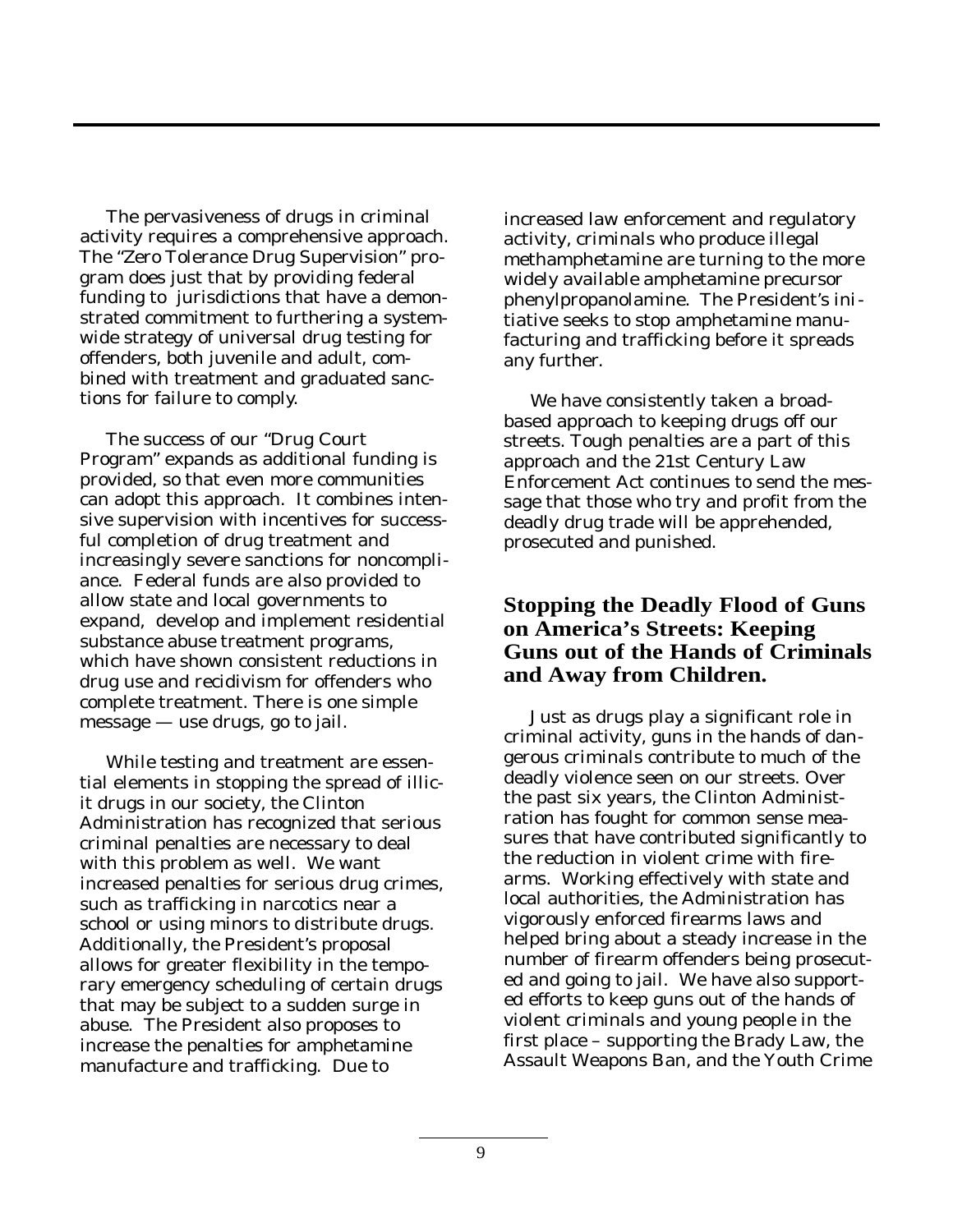Gun Interdiction Initiative, which allows law enforcement to detect illegal trafficking in guns. The violent crime rate is at its lowest point in three decades, and programs enacted by the Clinton Administration are working, but more must be done to break the deadly grip that guns have on America. The President's Youth Gun Crime Enforcement Act takes the necessary steps to strengthen America's firearms and explosives laws and reduce violent crime with guns even more.

The unprecedented proliferation of deadly firearms on the streets of this nation has continued unabated for decades. President Clinton is striking at the heart of those who purchase guns in bulk and divert them to criminals on the street. The President's strategy cracks down on gun trafficking by limiting handgun acquisitions by any one individual to no more than one per month. Gunrunners circumvent Brady background checks by employing "straw purchasers" to buy their guns in bulk. These guns are in turn dispersed onto the streets with deadly consequences. The Clinton initiative will implement a national system to limit the catastrophic flood of guns onto American streets.

Over the continuing efforts of the gun lobby to undermine it, the Brady Law continues to work effectively to save lives, at minimal inconvenience to law-abiding gun owners. Since it was passed in 1994, the Brady Law has prevented over a quarter million felons, fugitives, and stalkers from buying handguns. In the fall of 1998, the Brady Law's National Instant Criminal Background Check System (NICS) took effect, allowing law enforcement to conduct instant checks on prospective purchasers of all guns. In the short time it has been in operation, NICS has processed more than 3.7 million background checks and halted at least an estimated 54,000 guns from falling into the wrong hands. President Clinton will build on the success of the Brady Law in a number of ways. First, the President seeks legislation to close the "gun show loophole" on Brady background checks. In 1998 alone, there were more than 4,000 gun shows held throughout the country as well as flea markets and other events at which guns could be traded anonymously. An estimated 25-50 percent of the sellers at such gun shows are unlicensed, and the guns sold by the unlicenced sellers are not subject to background checks. According to the Bureau of Alcohol, Tobacco, and Firearms (ATF) survey of 314 gun show investigations, 46 percent involved the purchase or sale of firearms by felons, and 34 percent involved the sale of firearms later used in serious crimes, including homicides. The "gun show loophole" is a deadly one that must be closed and our plan therefore proposes Brady background checks on all firearms transferred at gun shows.

We further proposes strengthening the protections of the Brady Law by applying it to violent juvenile offenders. Although violent youth convicted of felonies in adult courts are barred from owning firearms as adults, the same is not true for young people adjudicated delinquent for such acts in juvenile court, even for the most serious offenses, like murder. Juveniles who commit serious drug offenses or violent felonies should be prevented from obtaining firearms. The President's legislation would permanently ban all violent juveniles from buying guns, so that they could not purchase a gun after their 21st birthday.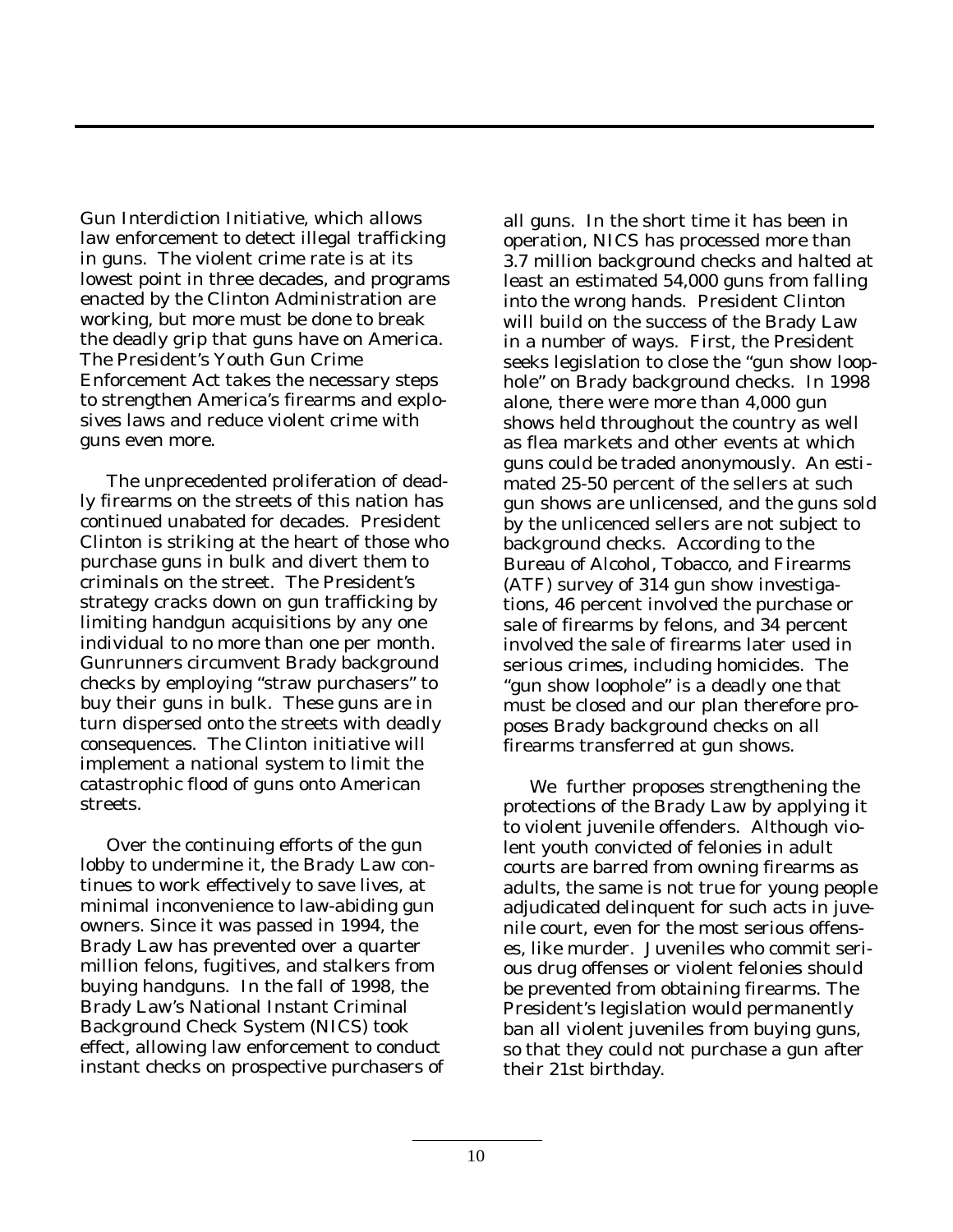The Brady Act should be strengthened by providing a mandatory waiting period which would provide a cooling-off period for handgun purchases and allow local law enforcement officers to check additional non-computerized records. Accordingly, the President's strategy calls for a minimum 3 day waiting period for all handgun purchases and an additional two days for law enforcement officers to clarify criminal arrest records when they need the time.

Keeping guns out of the hands of juveniles has been one of our top priorities. President Clinton fought for and signed legislation prohibiting the juvenile possession of handguns, requiring "zero-tolerance" for guns in schools, and establishing the Youth Crime Gun Interdiction Initiative (YCGII) to help identify and arrest adults who traffic guns to children. President Clinton also recognizes the personal responsibility that accompanies gun ownership. Our initiative increases the number of communities participating in crime gun tracing programs, improves the ability of law enforcement to trace guns used in crimes, and amends the federal law to hold reckless adults responsible for child access to guns. Child Access Prevention (CAP) laws promote gun safety and responsibility by holding adults responsible if they improperly allow children easy access to loaded firearms. The President's legislation imposes felony penalties on adults who knowingly or recklessly allow a child to have access to a gun that is later used to cause death or serious injury.

We will also require Brady background checks for all purchasers of explosives. Although the law now prohibits certain people – including felons – from possessing explosives, there is no means for the seller

of explosives to check on the buyer. In other words, much like federal firearms laws prior to enactment of the Brady Law, explosives laws now operate on the "honor system." It is time to extend the Brady Law's protections to explosives and require Brady background checks before explosives are transferred.

#### **Juvenile Justice Reform: Keeping Children Safe from Drugs, Targeting Dangerous Gangs and Violent Juveniles**

We have committed to mounting a fullscale assault on serious and violent juvenile crime and the 21st Century Law Enforcement and Public Safety Act provides a balanced approach of tough but fair penalties that hold youth accountable; crime and drug prevention and intervention measures that keep kids on the right track and away from a life of crime. The fight against juvenile crime can be won, and our approach provides all of the tools for such success. The strategy envisioned in this proposed legislation includes four key elements: 1) targeting gangs and violent juveniles 2) keeping our children drug free 3) keeping our children on the right track and 4) supporting the nation's juvenile justice system.

A generation ago, fewer than half of American cities reported gang activity. Now, the vast majority of all U.S. cities and even rural communities and Indian reservations are faced with gangs. In order to combat gangs and the destructive lifestyles they breed, it is necessary to step-up efforts to get violent juvenile offenders off the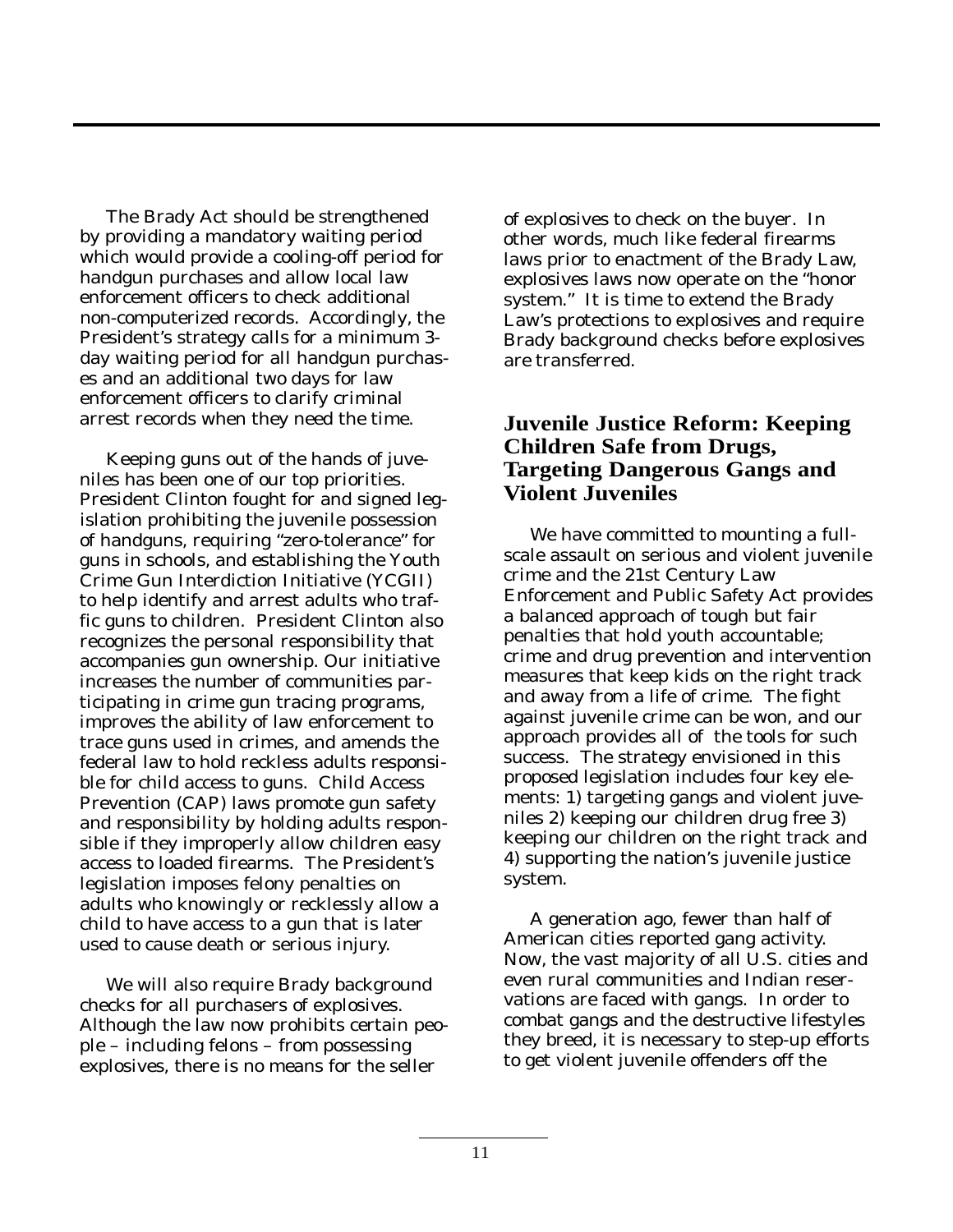streets, take guns out of the hands of our young people, and curb the drug trade. The 21st Century Law Enforcement Act addresses the serious gang problem by increasing maximum sentences for certain crimes typically committed by gang members under the RICO statute, as well as adding certain gang-related firearms offenses as RICO predicates. Crimes such as traveling interstate to acquire a firearm with intent to commit a crime of violence or a drug trafficking offense or transferring a firearm with knowledge that it will be used to commit a crime of violence will now be subject to significantly enhanced penalties.

In addition to strengthening the federal response to illegal activity by juveniles, the 21st Century Law Enforcement and Public Safety Act enhances the penalties for numerous drug offenses that involve minors. Penalties for crimes such as using a minor to distribute drugs, distributing drugs to a minor and trafficking in illegal narcotics in or near schools and other protected areas will be increased.

According to many police officers, investigators and prosecutors, gang murders and violent crimes frequently go unpunished because witnesses are afraid to testify due to retaliation by gang members. Intimidation of victims and witnesses – who often become victims themselves – was a major problem for 51 percent of prosecutors in large jurisdictions and 43 percent in smaller jurisdictions, according to a recent study. We cannot allow the voice of justice to be silenced by threats of violence and intimidation, and tough laws are necessary to prevent witness intimidation and coercion. We propose to amend federal law to add a penalty of conspiracy to obstruction of justice and witness tampering to provide better protection from gang violence to witnesses and informants who come forward. As juveniles engage in more violent acts of crime, the victims of these crimes deserve the right to be heard in the juvenile justice system. Victims in federal cases will have the right to have input on the disposition report prepared by the probation officer and appear before the judge prior to disposition.

While cracking down on gangs, drugs and guns and targeting the most serious and violent juvenile offenders are essential parts of an effective juvenile justice strategy, they are only one side of the balanced approach necessary to continue the decline of juvenile crime in this country. In order to help most young people stay out of trouble in the first place, and to get those who get in trouble back on the right track, we propose significant federal grant programs and initiatives to help states and communities support children and their families. In particular, the "At Risk Children Grant Program" is an expansion of a successful federal grant program that helps communities fund proven prevention efforts like mentoring, nursing home visitation, and truancy reduction.

Effectively addressing juvenile crime requires a multi-faceted approach that ensures swift, fair and certain punishment for the most serious and violent offenders, as well as graduated sanctions to help juveniles who have minor contact with the juvenile justice system from turning to a life of crime. Sound juvenile justice policy also requires significant resources for prevention and education programs so that children in America have a chance at the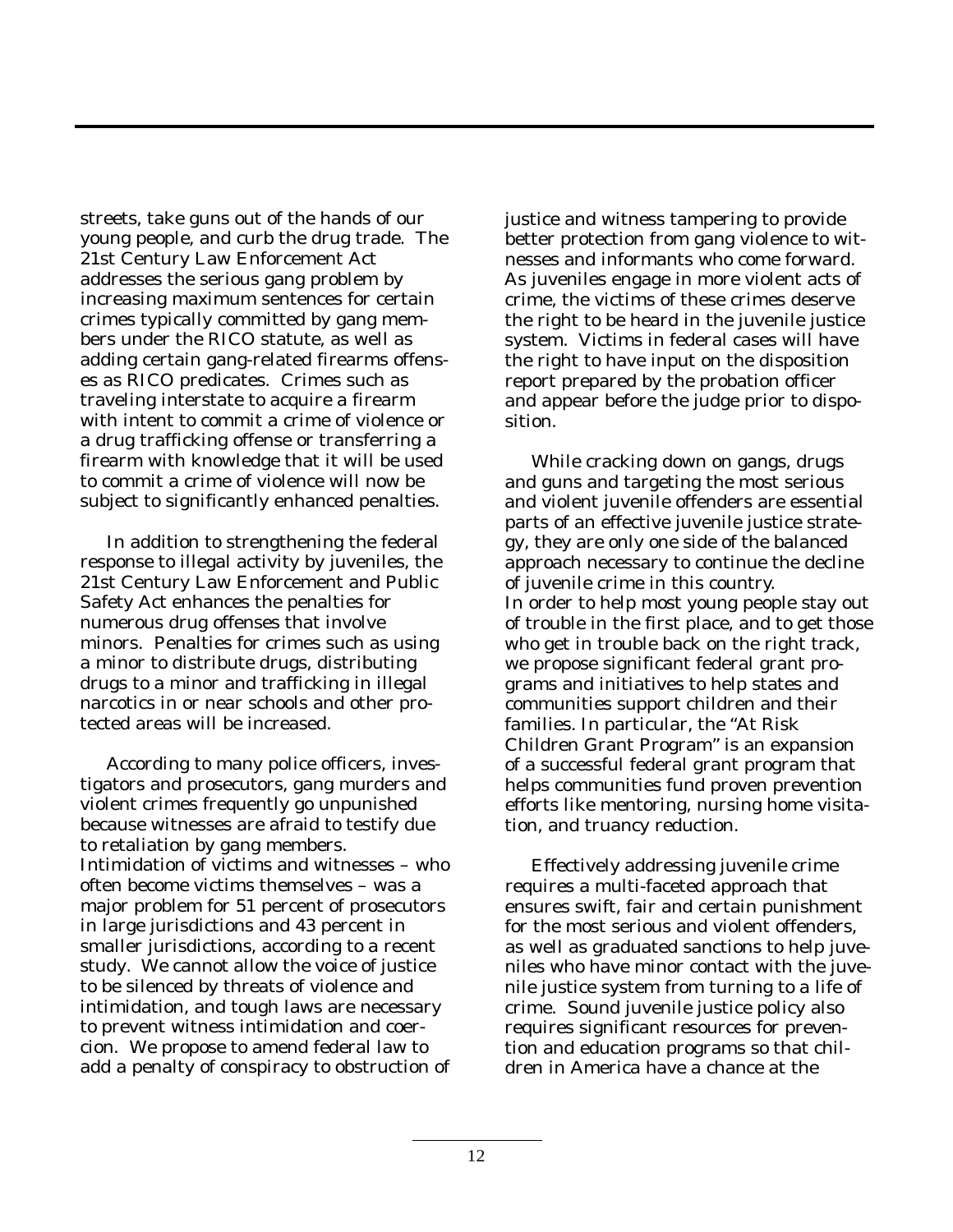strong, positive future they deserve. The 21st Century Law Enforcement and Public Safety Act offers a comprehensive solution for America.

# **Combating Terrorism and International Crime**

International crime has increased in scale in the wake of globalization, becoming a complex and worldwide threat. International crime threatens the physical and financial security of all Americans while traveling or engaged in business either domestically or abroad. Such crimes include a wide range of illegal activities such as drug smuggling, money laundering, bribery, and intellectual property theft. International criminals can threaten national security by attacking the computer infrastructure of U.S. businesses or governments, or more directly by obtaining weapons of mass destruction. Similarly, they ignore the sovereign borders of all nations until these borders can be utilized to escape prosecution.

The threat is real and growing and the failure to respond in a pro-active and comprehensive way risks the safety of Americans both at home and abroad. The Clinton strategy envisions global cooperation in the fight against crime while realizing that the federal government must do all it can to protect the citizens of this nation from terrorism or international criminals that may target Americans. We are proposing a comprehensive strategy to combat terrorism and international crime in the 21st Century.

# Fighting International Crime and Terrorism

**Biological Weapons:** Significantly strengthens the biological weapons statute to prevent the terrorist misuse of these deadly toxins.

**Strengthening America's Borders Against Crime:** Creates a new federal criminal penalty for the often deadly act of port-running, which has increasingly become an evasion strategy of contraband smugglers; and strengthens the ability of the Coast Guard to intercept drug smuggling vessels by providing additional sanctions against vessels that flee.

**Protecting U.S. Nationals Abroad and Denying Safe Haven to International Criminals:** Respond to the threats posed towards Americans overseas by enhancing the ability to investigate and prosecute organized crime groups who perpetrate criminal acts against U.S. nationals abroad, and the prosecution of murders and serious assaults against state and local officials who are participating in federally funded programs overseas. Also amends U.S. law to make it easier to exclude criminals from entering the United States.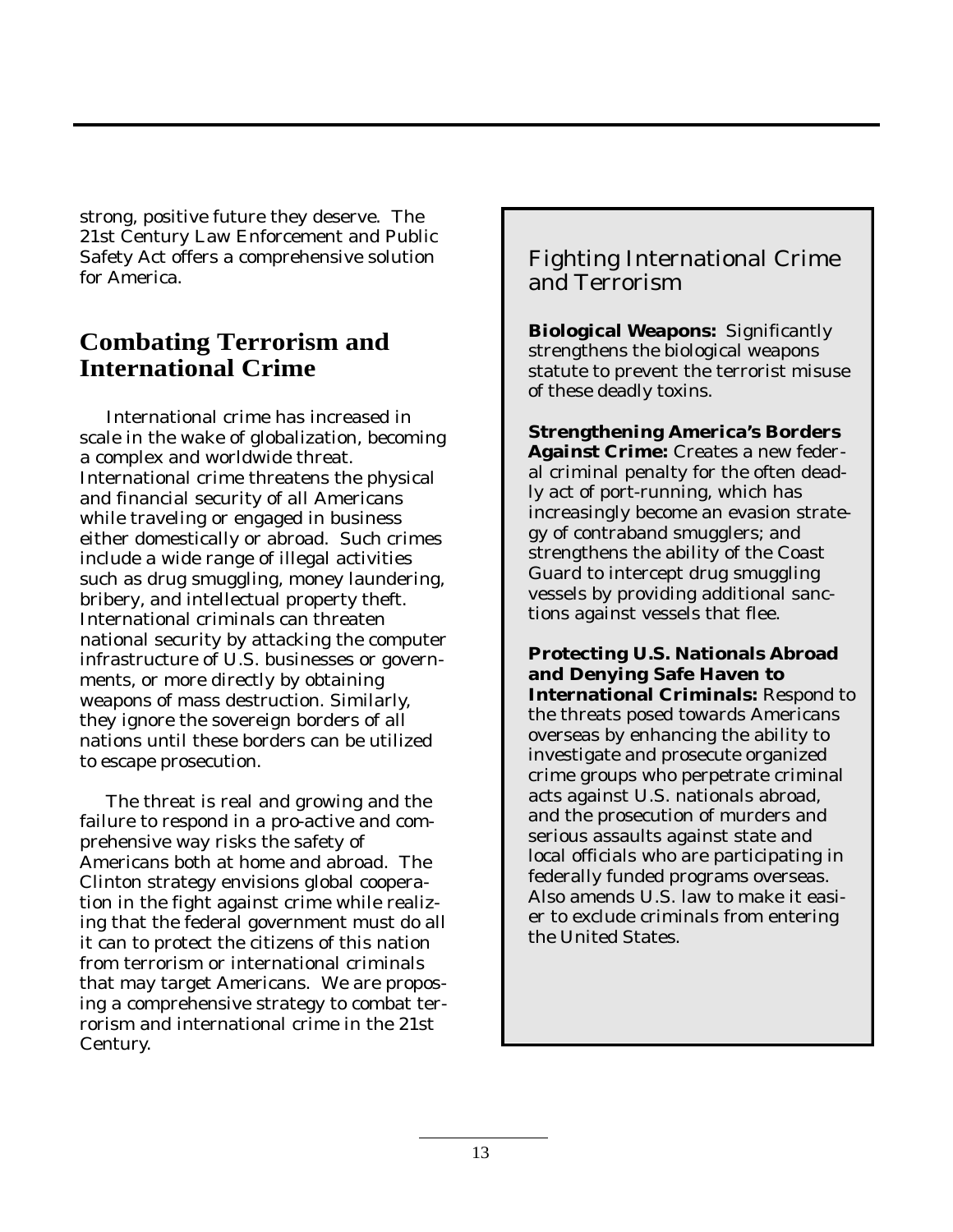# **Biological Weapons: Keeping a Lethal Threat Out of the Hands of Terrorists**

Biological weapons pose a serious threat to the United States, particularly in the hands of terrorists. The destruction that could be wrought by deadly substances in the hands of a malicious person or group can be catastrophic. Current criminal law is inadequate in that it places the burden of proof on the United States to prove that a person possessing a biological agent or toxin without any apparent justification intended to use that agent or toxin "as a weapon." Existing law relating to biological weapons is best suited for punishing bio-terrorists after they commit their crime. The 21st Century Law Enforcement Act contains language designed to facilitate the efforts of law enforcement to prevent bio-terrorism through early intervention in the sequence of events leading to such acts. In other words, the proposal will permit us to stop terrorists before they use deadly biological weapons against Americans.

The provision contains four primary elements: It would be unlawful for any person to possess a harmful biological agent of a type or in a quantity inconsistent with a peaceful purpose; it would be unlawful for any person, with conscious disregard of an unreasonable risk to public health and safety, to handle a biological agent in a manner that grossly deviates from accepted norms; it would require persons who possess select (particularly lethal) biological agents to report that possession unless it occurs in the course of their responsibilities on behalf of a registered laboratory facility; and certain categories of persons, similar to the categories precluded from possessing a

firearm, would be barred from possessing select agents absent a waiver.

# **Strengthening The Air, Land And Sea Borders of The United States: Stopping Criminals at America's Borders**

Border crossings serve as choke-points where criminals are vulnerable to detection and capture. We maintain over 300 ports of entry and America's land and sea borders stretch a total of 9,600 miles. Virtually all cocaine and heroin and a majority of marijuana sold and consumed in the United States is produced abroad. Smuggling operations, increasingly run by organized crime, sneak tens of thousands of illegal immigrants into the nation each year. Each year, smuggling of drugs, illegal firearms, stolen cars and child pornography present formidable challenges, which the 21st Century Law Enforcement Act meets head-on.

Consistent with the International Crime Control Strategy released in 1998, we propose specific criminal penalties for the crime of port-running – intentionally evading inspections by passing through ports without stopping, putting law enforcement and civilians at grave risk – as well as enhancing existing criminal penalties for related activities. Penalties are also included for vessels that fail to "heave-to" when confronted by the Coast Guard.

Effective enforcement activity protects the integrity of U.S. borders, reduces smuggling-related activities, and helps to deny international criminals resources they need for other illicit activities. In addition, effec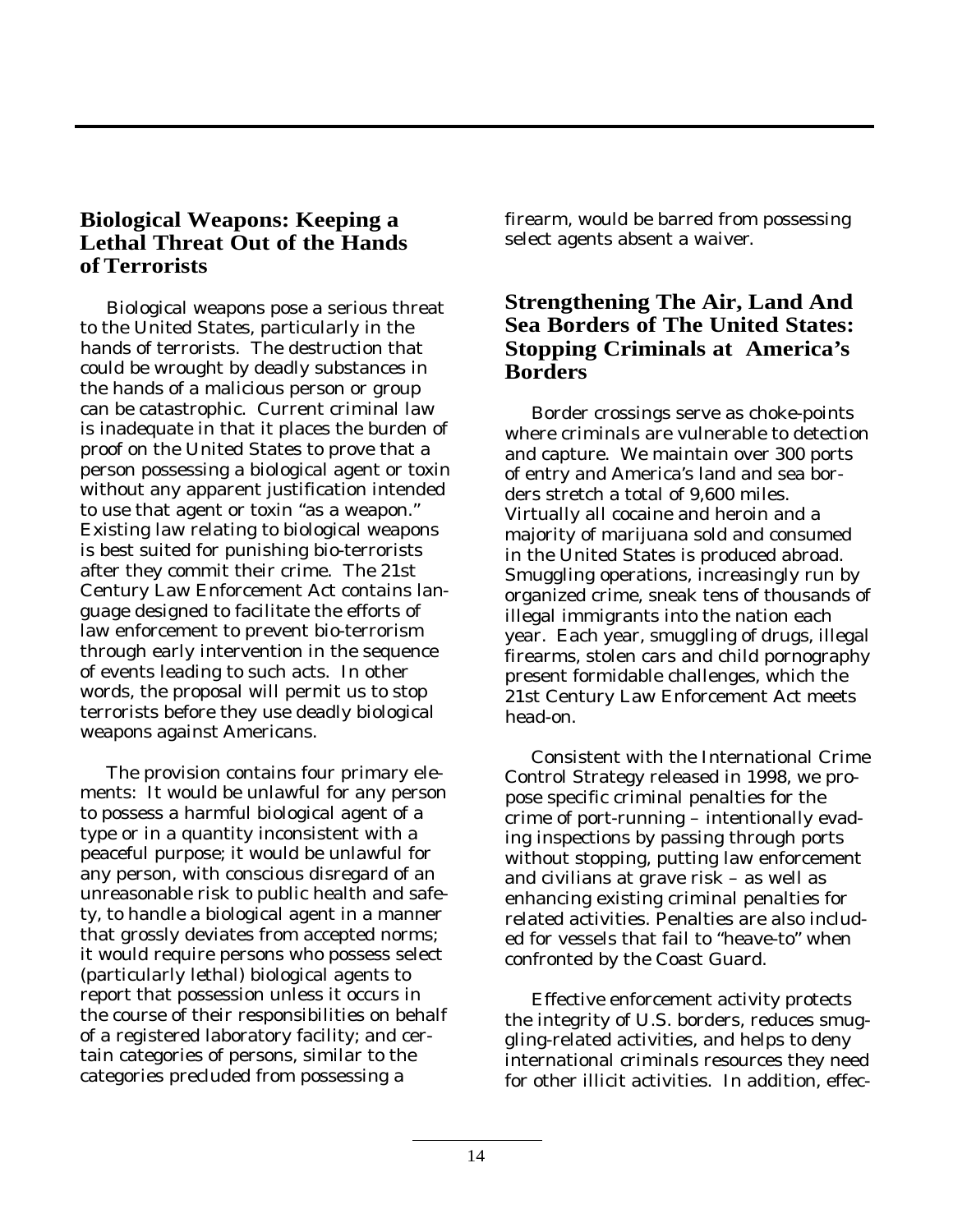tive law enforcement activities at the borders serve to gather information about criminal enterprises abroad. This legislation provides our law enforcement agencies responsible for protecting our borders with tools that will assist in their battle to protect U.S. borders against criminal activity.

# **Protecting U.S. Nationals Abroad and Denying Safe Haven to International Criminals**

American citizens are increasingly being targeted around the world. International criminals have attacked U.S. citizens abroad for political reasons, financial reasons, and more recently to further organized crime. In addition, the United States is expanding its role to fight international crime by sending law enforcement personnel, judges, and others to participate in federally sponsored training and assistance programs. Because of the law enforcement role these officials are taking, they automatically become targets to international criminals. Stronger laws are necessary to provide U.S. law enforcement the authority to investigate and prosecute those who target U.S. nationals and officials abroad.

We propose additional discretionary authority for investigations and prosecutions of organized crime groups who perpetrate criminal acts against U.S. nationals abroad. Statutes now in effect are too narrow and President Clinton supports the expansion of these laws to make them truly effective in targeting violent criminal acts committed against U.S. nationals by mem-

bers of organized criminal groups. The 21st Century Law Enforcement Act also provides additional discretionary authority to investigate and prosecute murders and serious assaults of state and local officials that occur abroad when the state and local officials are involved in a federally sponsored training or assistance program. As the United States expands its efforts to fight international crime, the role of state and local officials in federally sponsored training, and other forms of assistance programs is also increasing. Like United States military personnel, these officials may become targets of violent acts committed abroad and the Clinton Administration proposes language to allow for the investigation and prosecution of those who target these Americans.

Beyond crimes directed at Americans overseas, we must also be vigilant that America does not become a sanctuary for those same criminals who are attempting to flee apprehension and prosecution in other parts of the world. International criminals ignore the sovereign borders of nations until those same borders can be utilized to hinder detection and thwart an investigation into their criminal activities. The 21st Century Law Enforcement Act provides additional laws to ensure that criminals cannot find safe haven behind our nation's borders. It strengthens the ability of the United States to work in cooperation with foreign nations to investigate and apprehend international criminals and updates domestic laws to ensure that international criminals cannot gain access or obtain safe haven within the United States.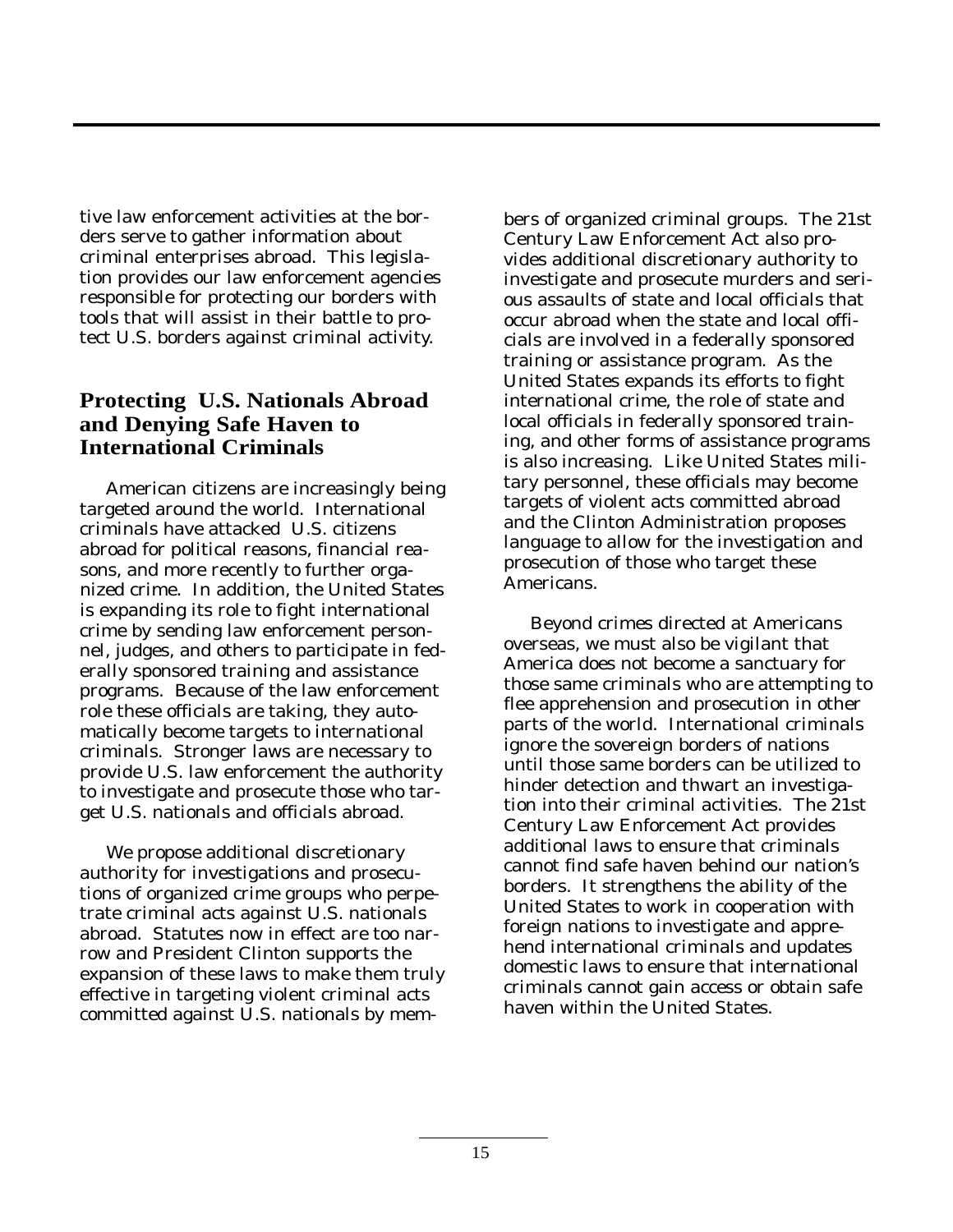# **Protecting American and Supporting Victims of Crime**

Helping those Americans that are the targets or victims of crime has been at the forefront of the Clinton Administration's anti-crime policy for the past six years. From his steadfast support of the historic Violence Against Women Act (VAWA) to his call for a constitutional amendment ensuring the rights of crime victims, President Clinton has stood shoulder to shoulder with people victimized by crime and worked to make certain their voices are heard in the criminal justice process. This commitment continues in the 21st Century Law Enforcement Act with the reauthorization of VAWA, proposed new protection for children exposed to violence, the expansion of federal victims' assistance programs, and efforts to protect Americans from numerous types of fraud, from telemarketing fraud to health care fraud. The needs of victims will continue to be a pivotal element in the Clinton anti-crime strategy well into the new millennium.

# **Stopping Violence Against Women: Working to end Domestic Abuse and Violence**

The Violence Against Women Act was enacted over four years ago as part of the 1994 Crime Law. VAWA reflected a comprehensive understanding of the broad range of strategies needed to change this nation's response to violence against women. With VAWA, for the first time, federal resources, federal law enforcement, and federal prosecutors were sent – together – to take a place in the front lines of this often deadly

Protecting Crime Victims and the Public

**Continuing the Fight Against Domestic Violence:** Builds on the success of the historic Violence Against Women Act by reauthorizing federal grant programs to combat domestic abuse and violence. Extends much needed protections for the victims of trafficking as well as battered immigrants.

**Punishing Crimes Against Children and Protecting Child Victims:** Holds perpetrators of violence against children accountable and ensures that our criminal justice system does not re-victimize our kids.

**More Authority for Federal Victims' Assistance:** Expands the scope of permissible federal assistance to victims of crime to include victims of non-federal crimes. Seeks to strengthen and improve the federal victim response.

**Protecting Americans from Consumer Fraud:** Adds significant new protections and penalties to combat a wide array of consumer fraud crime which often target the most vulnerable in our society. Efforts are directed at health care fraud and abuse, telemarketing fraud, pension fraud, environmental crimes, and the burgeoning criminal activity in the area of counterfeit aircraft parts, which jeopardizes the safety of Americans in the sky.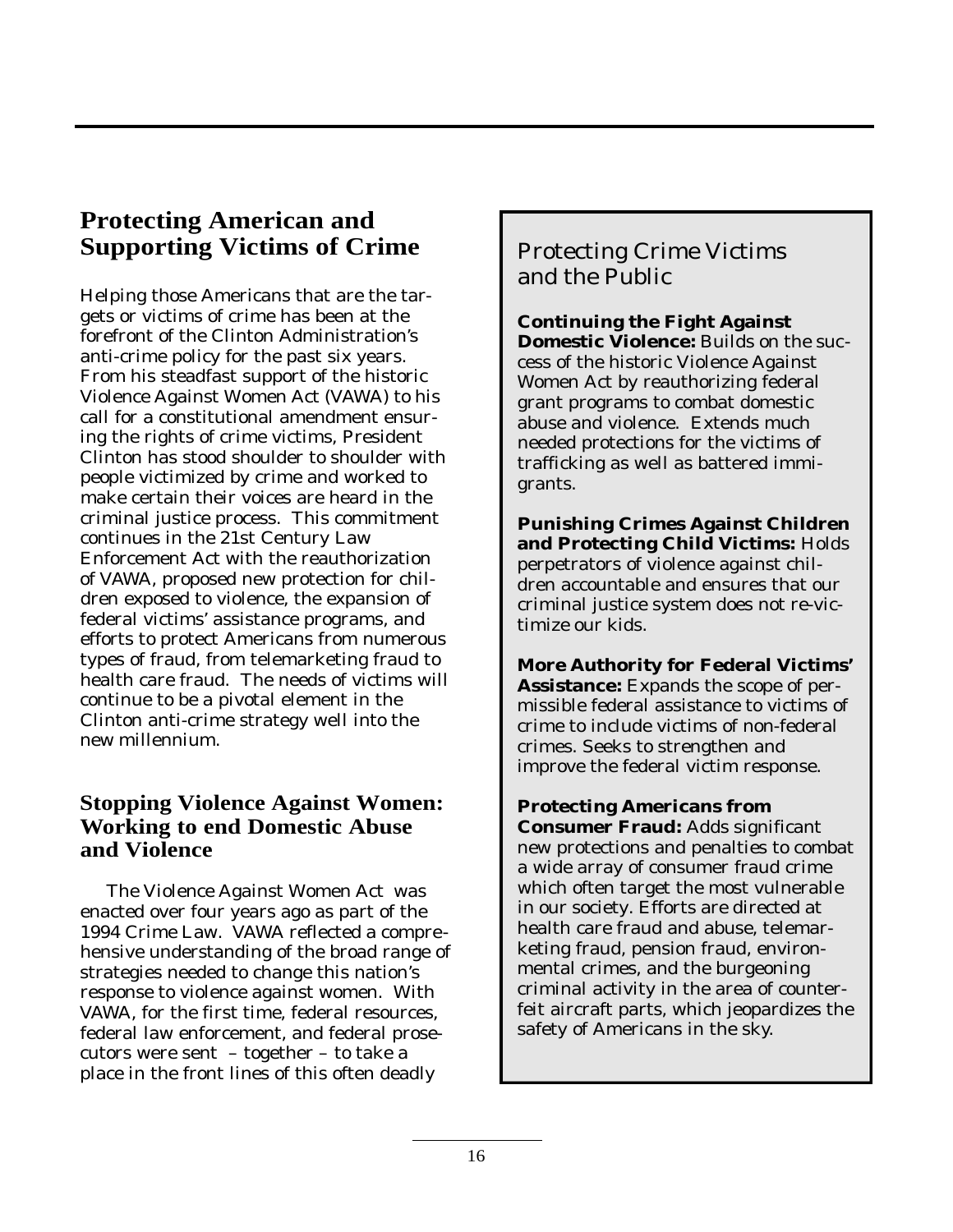struggle. There is no question VAWA is making a difference. The Department of Justice has awarded over half a billion dollars through the VAWA grant programs since 1994, directing critical resources to communities efforts to respond to violence against women. With its prosecution authority under VAWA, the Department has also brought over 100 federal indictments under VAWA and the Gun Control Act. Considering the narrow reach of these statutes, the number of indictments is significant. In the last four years, the Clinton Administration has helped change the culture so that violence against women is no longer ignored or acceptable in our society. We have built the infrastructure to change this nation's response to domestic violence. There is much more to do, however, and the 21st Century Law Enforcement Act aims to build on the great progress made since the enactment of VAWA in 1994.

The foundation underlying the success of the Violence Against Women Act is federal assistance in the form of grant programs, such as STOP (Services, Training, Officers, and Prosecutors) Violence Against Women Formula Grants, a program designed to develop and strengthen law enforcement and prosecutorial strategies to combat violent crimes against women and develop and enhance services for victims. The STOP Violence Against Indian Women Discretionary Grant program is designed to develop and strengthen tribal law enforcement and prosecutorial strategies to combat violent crime against Indian women. The Grants to Encourage Arrest Policies program is a discretionary grant program to encourage states, units of local government, and Indian tribal governments to treat domestic violence as a serious violation of

criminal law. The Rural Domestic Violence and Child Victimization Enforcement Discretionary Grant program is designed to help address the unique needs of rural communities in dealing with domestic violence and child abuse. These are but a few of the successful VAWA Grant programs that are funded by the federal government.

While progress has been made under the Violence Against Women Act, research has also shown that the problem had been unacknowledged for so long, information on violence against women was largely anecdotal, with a primary focus on high profile cases involving strangers. But additional research since 1994 has shown that domestic violence among intimates has been under-reported, and continues to be a serious problem in America's families. As the problem of domestic violence comes out of the shadows and into public debate, we see that the problem has not been solved. Reauthorization of the Violence Against Women Act programs, which have been proven effective by rigorous, independent evaluation, is essential to continuing the progress that has been made.

The Clinton proposal also contains much needed protection for the victims of illegal trafficking operations. Illegal "trafficking" networks typically involve the recruitment and transportation of persons within and across national borders for the purpose of forced or coerced labor under abominable conditions. Traffickers recruit their victims from vulnerable populations, such as women in economically depressed countries in search of work or homeless youth from urban areas in the United States. The victims may be drawn by promises of good wages or, in the case of youth, manipulated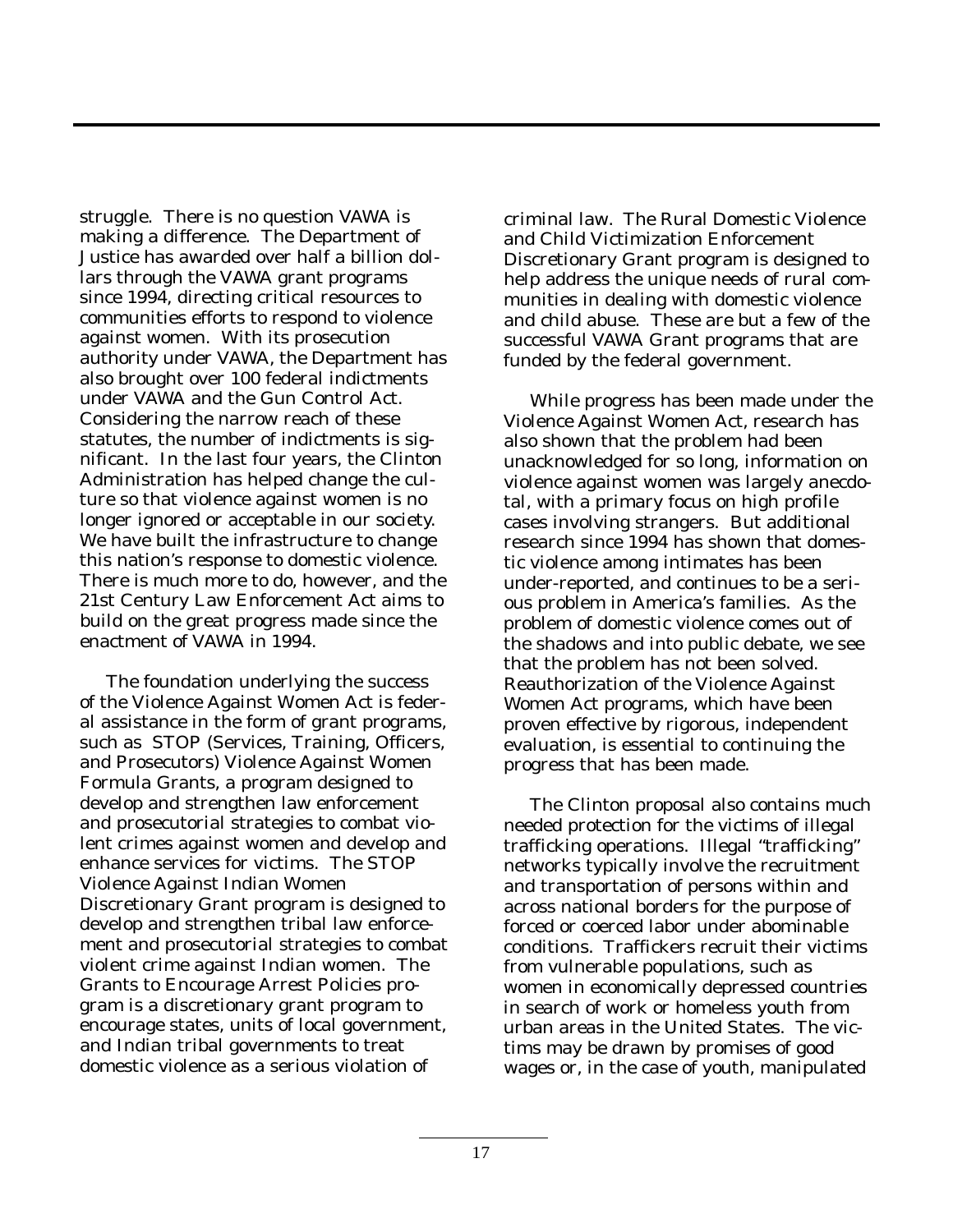by a trafficker who establishes their dependency on him by supplying them with drugs. In some cases, traffickers create or alter identification documents that victims believe are valid and then confiscate them or victims' valid documents when the victims reach their destination. To control their victims, traffickers may confine them to their work site, isolate them from outside assistance, use violence, sexual assault, or threats, capitalize on their fears of arrest for illegally entering the country or for engaging in illegal activities such as prostitution, or require them to work indefinitely to pay off exorbitantly high debts ostensibly to cover their travel costs. Sweatshops, brothels, massage parlors, migrant farm labor, and domestic servitude are all common settings in which trafficked victims are subjected to unlawfully exploitive labor conditions.

Often, the most significant legal barrier to prosecuting certain trafficking cases is the gap between existing slavery statutes, for which the standard of proof is very high, and the only available alternative, labor violations, for which there are weak and rarely used criminal penalties. The required standard of proof in slavery cases that defendants used force or threat of force or legal coercion to control their victims is often too high to capture the kind of coercion used in trafficking cases – isolation, manipulation of language barriers or disabilities, planting and capitalizing on fears of arrest and/or of deportation, and other forms of mental duress. Our bill allows effective prosecution of traffickers who subject their victims to serious labor violations under coercive conditions that do not satisfy the involuntary servitude standard but nonetheless warrant criminal prosecution at the federal level. However, to be truly effective, the provision

requires a tough penalty section as well. The President's approach requires the U.S. Sentencing Commission to promulgate new guidelines for trafficking cases that are sufficiently severe to deter trafficking and to reflect adequately the heinous nature of this crime. The new trafficking guidelines would also provide enhancements for offenses involving a large number of victims, a pattern of continued and flagrant violations, the use or threatened use of a dangerous weapon, or the death or bodily injury of a person or persons.

The 21st Century Law Enforcement Act also contains provisions that address a pressing problem confronting immigrant victims of domestic and family violence. Battered immigrants who are married to U.S. citizens or lawful permanent residents are eligible for lawful status based on their valid marriages. In far too many cases, however, abusive spouses refuse to file papers, purposefully keeping their victims undocumented in order threaten them with deportation and separation from their children if they ever report the abuse. The immigration laws are thus misused by perpetrators of domestic violence in an effort to trap battered women and children in violent relationships. VAWA remedies this problem by enabling battered immigrant women and children to file their own petitions for lawful status, without having to rely on their abusers. VAWA also serves vital criminal justice goals by ensuring that victims of domestic violence crimes are able to come forward, report abuse, and cooperate in the prosecution of violent criminals. The proposed legislation would restore previously weakened VAWA protections for battered immigrant women by reinstating authority for immigrant victims of domestic violence with approved VAWA petitions to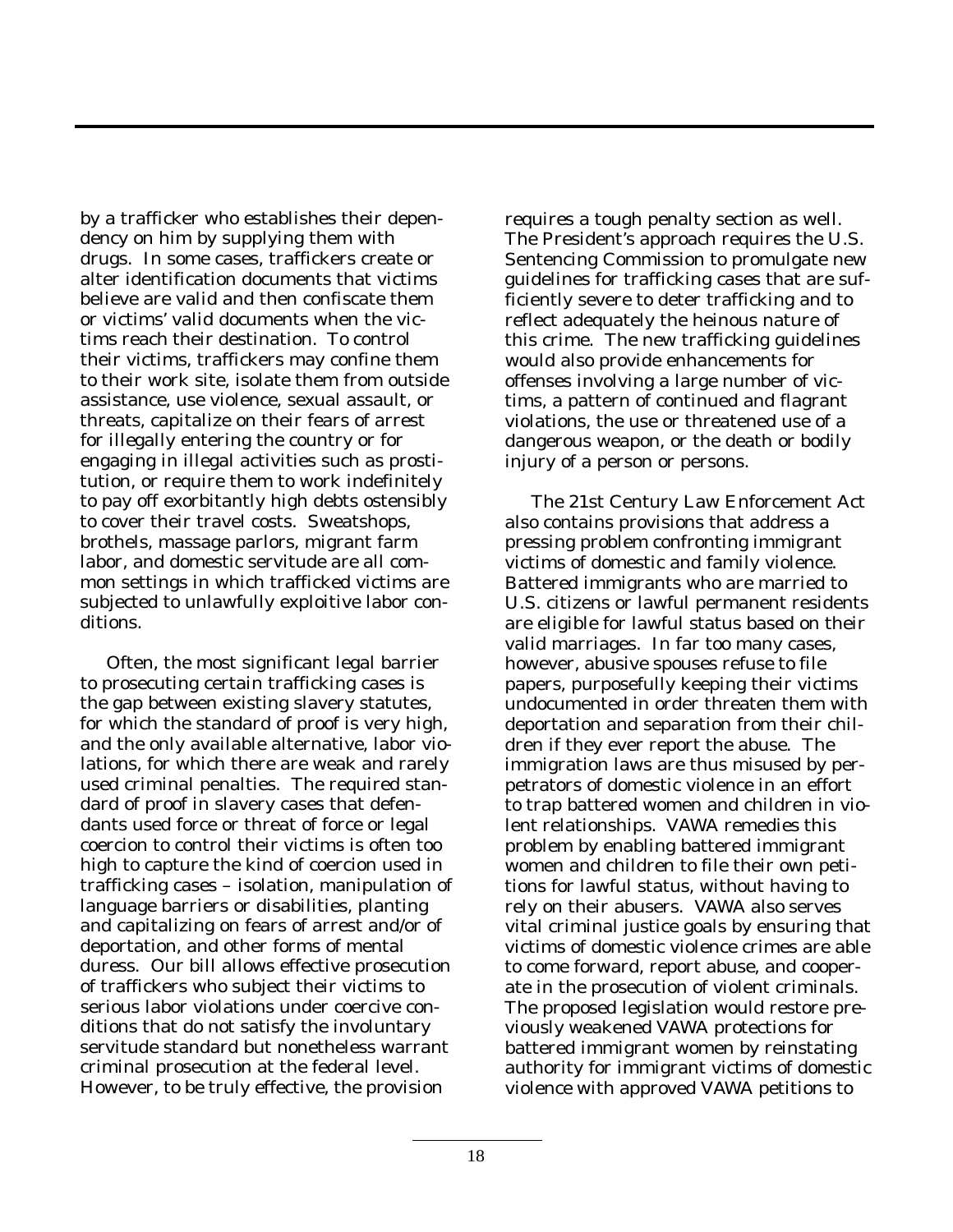remain in United States while awaiting issuance of permanent resident status. Failure to restore this authority undermines one of VAWA's central premises: that no one should be forced to choose between abuse and deportation.

The proposed legislation contains additional provisions that would ensure the effectiveness of VAWA in protecting immigrant women and children from domestic violence. These provisions ensure that battered immigrants do not lose their eligibility for VAWA relief solely because their abuser loses his lawful resident status, which typically occurs after his conviction for crimes of domestic violence perpetrated against the victim who is seeking relief under VAWA. Other similar changes would protect battered immigrants from actions taken by their abusers to harm them, such as forcing them to commit criminal acts or hiding notice of immigration court hearings from them so that they cannot contest proceedings to deport them. Taken together, these proposals will strengthen VAWA protections for immigrant victims of domestic violence and improve our ability to investigate and prosecute crimes of domestic violence.

# **The Children Exposed to Violence Initiative: Keeping Children Free From Violence and Abuse**

It is an unfortunate reality in this country that children are frequently victims or witnesses to crime, particularly violent crime. In 1996, data reported to HHS showed that 3 million children were reported as maltreated or abused. Approximately 33 percent of violent crime victims are chil-

dren under the age of 19. Youth age 12 to 19 are almost three times more likely than adults to experience violent crime and suffer injury as a result. Of the nation's 22.3 million adolescents ages 12 to 17, approximately 1.8 million have been victims of serious sexual assault, 3.9 million have been victims of serious physical assault, and almost 9 million have witnessed serious violence. Much of this victimization goes unrecognized and unaddressed until the damage is beyond repair. Our plan seeks to remedy this injustice.

On December 29, 1998, President Clinton launched the Children Exposed to Violence Initiative a multi-part plan to prevent child victimization in the first instance, help protect children who are exposed to violence, and hold offenders more accountable for their actions. The 21st Century Law Enforcement and Public Safety Act will implement key elements of the Initiative. Our proposal will amend the federal murder statute to make child abuse a predicate for felony murder and to create first degree murder liability for deaths resulting from a pattern or practice of child abuse, for cases within federal jurisdiction. With this, liability for first degree murder can be established without proof of intent to kill and premeditation – elements that are often difficult to prove in child abuse cases. We also direct the U.S. Sentencing Commission to review and if appropriate, amend its guidelines and policy statements to enhance penalties for persons convicted of crimes of violence that are committed in the presence of children and expands the protections afforded child victims and witnesses in the criminal justice system by 18 U.S.C. § 3509 to cover additional children and offenses and to expand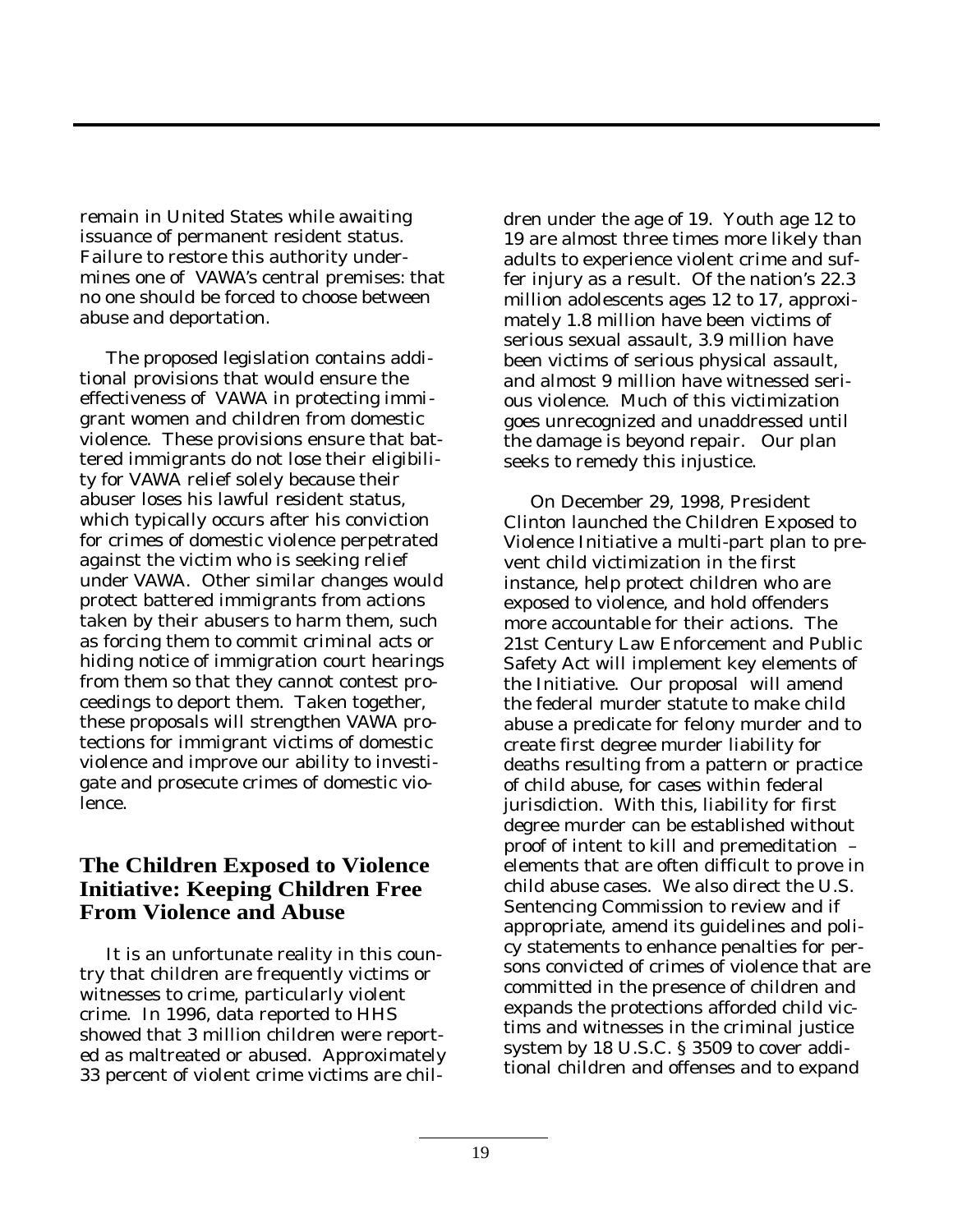privacy protections. We are committed to doing all we can to keep children in America safe and free from violence.

# **Victims Assistance: Resources to Ensure the Role of Victims in the Administration of Justice**

Acknowledging and working to ensure the proper role of victims and their families in the criminal justice system is a hallmark of President Clinton and Attorney General Reno. Both have worked diligently to ensure that victims are not forgotten in the often cumbersome and impersonal investigative and judicial process that follows criminal activity. President Clinton supports passage of an amendment to the Constitution that protects the rights of victims. Further, he has been committed to helping victims obtain the support and resources they need following acts of crime. When a crime is committed the victim and their families are left to deal with the physical, emotional, and financial consequences, and the federal government has been responding through the Office for Victims of Crime (OVC) since 1984. Generally, funds – derived from fines and penalties levied against criminals — are provided to states to support crime victim assistance and compensation programs.

Typically, this approach works well. However, under current law, OVC's ability to assist is limited in cases where another federal agency is assisting persons who are not federal crime victims or when U.S. citizens are victimized abroad. In these types of cases most state compensation programs are unable to assist, and the 21st Century Law Enforcement and Public Safety Act

provide authority necessary to address that problem. This legislation will permit the OVC director assisting federal law enforcement agencies to provide service to victims of non-federal crimes and to provide financial support to U.S. citizens who are victims of crime outside the country. This proposal calls for the establishment of a fellowship or internship within OVC, so that OVC can better utilize the expertise and experience of people in the victims community in program development, training and technical assistance, and providing services to the field. Finally, the 21st Century Law Enforcement Act amends the Crime Victims With Disabilities Awareness Act to allow more thorough and complete victim impact studies to ensure that better data is available for Congress to use in making future decisions.

# **Fighting Consumer and Pension Fraud: Protecting Americans from Economic Crime**

Frequently, media and public attention on crime focuses on the most violent or horrific acts of crime. However, the Clinton Administration, and thousands of Americans who have fallen victim to fraud scams, know that fighting crime requires us to look beyond violent and serious crime. Although the victimization caused by fraud schemes is typically financial, the consequences of these crimes are significant for the victims, both in terms of emotional well being as well as their financial livelihood. Accordingly, the Clinton Administration is proposing a comprehensive approach to attacking consumer fraud on many different fronts.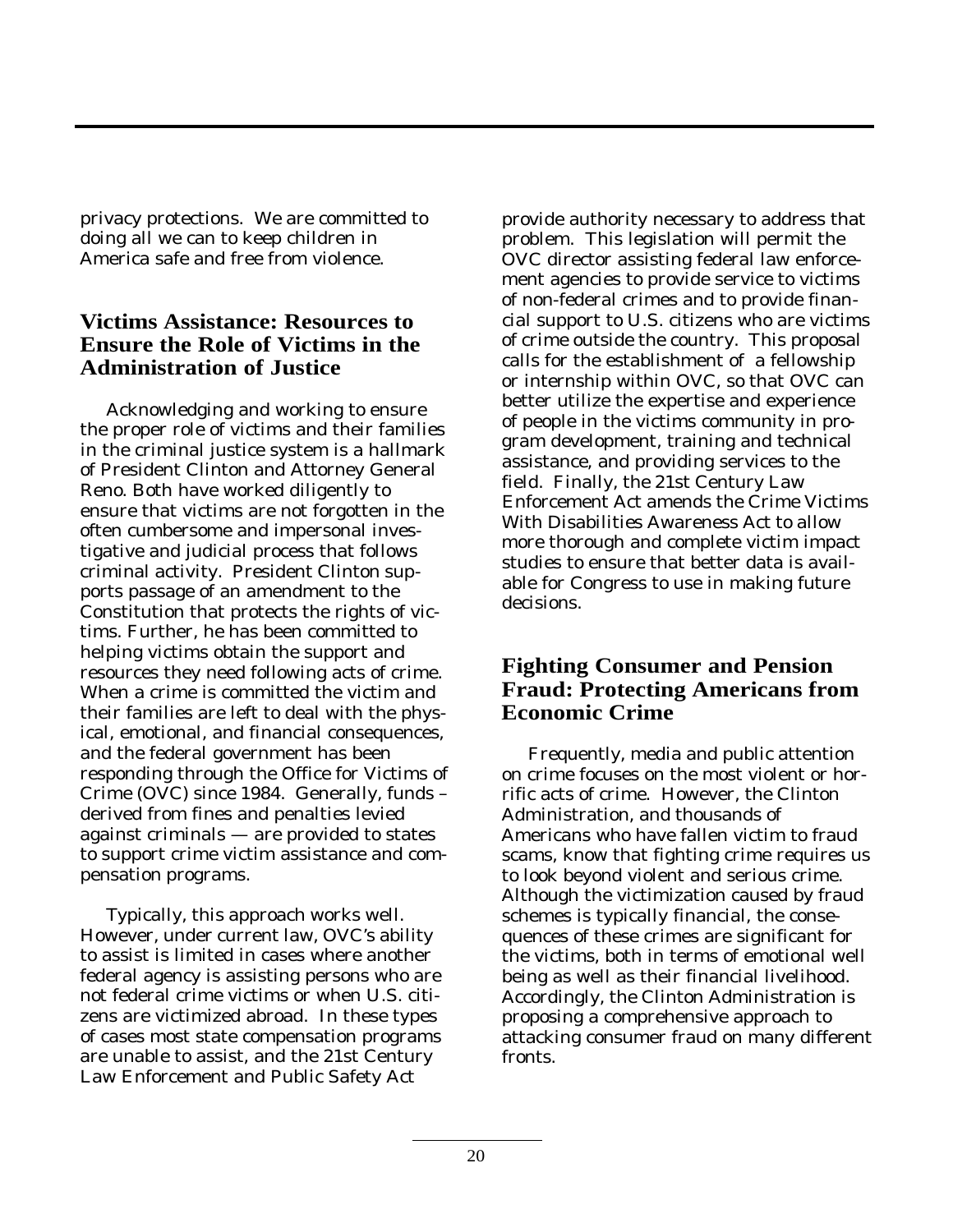The 21st Century Law Enforcement Act builds on the promise the President made in 1993, when he made health care fraud one of his top priorities. Since then, criminal prosecutions and convictions have increased by a dramatic 240 percent; during fiscal years 1997 and 1998 fines and restitution netted more than \$1.2 billion for the Medicare Trust Fund; tax payers have been spared more than 35 billion dollars since 1993; and there currently exists the lowest reported rate of improper payments since 1996 – when comprehensive auditing was instituted by the government. Medicare and Medicaid programs provide vital medical assistance to some 39 million older and disabled Americans, and the 21st Century Law Enforcement and Public Safety Act will enhance efforts to prevent fraudulent and inappropriate claims, waste and overcharging by authorizing the Attorney General to fully prosecute and punish kickback offenses against Federal health care programs and ensure the efficient prosecution of health care fraud by eliminating the prohibition against the free exchange of information between criminal investigators and civil prosecutors in health care fraud cases. These provisions, and others, will continue to help win the battle against health care fraud.

Telemarketing scams are becoming more and more prevalent and stronger laws are needed to protect U.S. citizens from these scams. This legislation will provide authority for common carriers subject to the jurisdiction of the Federal Communications Commission to block or terminate telephone service provided to entities engaging in telemarketing fraud upon the written request of the Department of Justice.

The 21st Century Law Enforcement Act also contains provisions to protect employee pension, welfare, and health plans, as well as collective bargaining by employees, by enhancing federal law to include a new retirement fraud statute, amendments of existing crimes, and new procedural protections for victims of white collar crimes where the proceeds of such crimes are forfeited to the United States. To make the message load and clear that pension fraud will not be tolerated, the maximum penalty of imprisonment for embezzlement and theft from privately funded employee pension and welfare plans will be increased.

The Clinton Administration has encouraged vigorous prosecution of environmental criminals. These efforts have put these criminals out of business and will deter others from making the same mistakes. The ultimate result is safer playgrounds for our children, cleaner forests for wildlife, and safe drinking water for us all. The 21st Century Law Enforcement and Public Safety Act Federal takes another step forward in the fight against environmental criminals. By strengthening laws, coordinating efforts with state and local partners, and keeping law enforcement properly trained so we can protect our environment and the public health. The 21st Century Law Enforcement and Public Safety Act will provides the tools necessary to keep environmental criminals at bay. The Clinton proposal strengthens criminal environmental enforcement by authorizing reimbursement to state and local partners in federal prosecutions, increasing punishment for certain criminal violations that directly or proximately cause serious bodily injury or death, and extending the statute of limitations for environmental crimes that are intentionally concealed. These efforts are another step in helping to ensure a clean, safe and liveable environment for future generations.